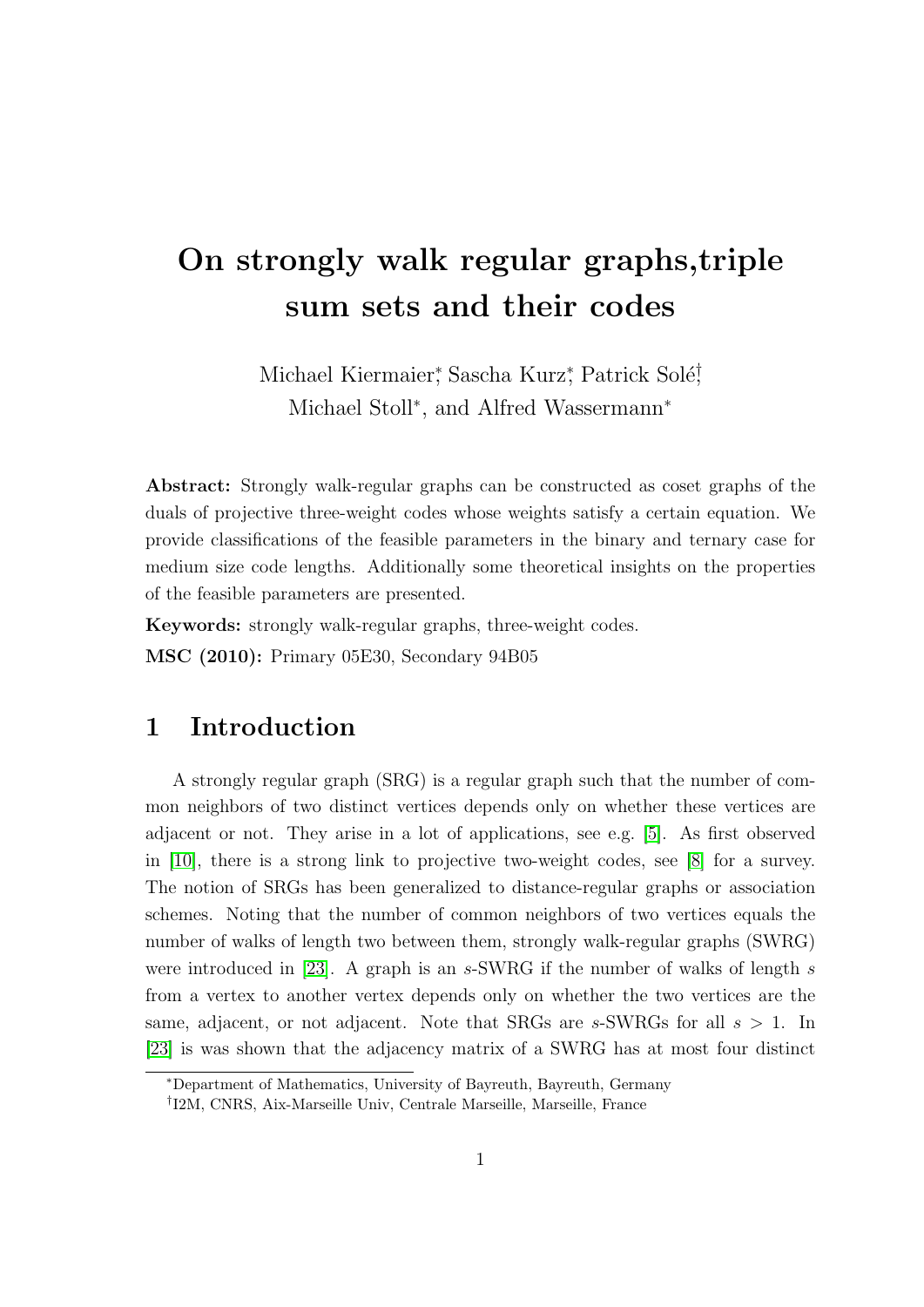eigenvalues. If a d-regular graph  $\Gamma$  has four distinct eigenvalues  $k > \theta_1 > \theta_2 > \theta_3$ , then  $\Gamma$  is an s-SWRG for  $s \geq 3$  if and only if

<span id="page-1-0"></span>
$$
(\theta_2 - \theta_3)\theta_1^s + (\theta_3 - \theta_1)\theta_2^s + (\theta_1 - \theta_2)\theta_3^s = 0.
$$
 (1)

Moreover, it is known that s has to be odd. All known examples for s-SWRGs (with s > 3) satisfy  $\theta_2 = 0$  and  $\theta_3 = -\theta_1$ , where Equation [\(1\)](#page-1-0) is automatically satisfied for all odd  $s \geq 3$ .

Mimicking the mentioned link between SRGs and projective two-weight codes, a construction of SRWGs as coset graphs of the duals of projective three-weight codes was given recently in [\[20\]](#page-23-1). In this situation the eigenvalues are integral and depend on the weights of the three-weight code, so that Equation [1](#page-1-0) turns into a number theory question. Another bijection to triple sums sets (TSS) is given in [\[20\]](#page-23-1).

Several research papers consider the feasible parameters of SRGs, see e.g. [https:](https://www.win.tue.nl/~aeb/graphs/srg/srgtab.html) [//www.win.tue.nl/~aeb/graphs/srg/srgtab.html](https://www.win.tue.nl/~aeb/graphs/srg/srgtab.html) for a large table summarizing the state of knowledge. We remark that the smallest cases, where the existence or non-existence of a SRG is unclear, consist of 65 or 69 nodes. The corresponding parameters cannot be attained by a two-weight code since these give graphs where the number of vertices is a power of the field size. Still, the existence of projective projective two-weight codes is an important source for the construction of SRGs, see e.g. [\[16\]](#page-23-2), where several new examples have been found. An online database of known two-weight codes can be found at [http://moodle.tec.hkr.se/~chen/research/](http://moodle.tec.hkr.se/~chen/research/2-weight-codes/search.php) [2-weight-codes/search.php](http://moodle.tec.hkr.se/~chen/research/2-weight-codes/search.php). Due to a result of Delsarte, see [\[10,](#page-22-1) Corollary 2], the possible parameters of two-weight codes are quite restricted. More precisely, the weights of a projective two-weight code over a finite field with characteristic p can be written as  $w_1 = up^t$  and  $w_2 = (u+1)p^t$  for suitable integers  $u \ge 1$  and  $t \ge 0$ .

Given the relation between the weights of a projective three-weight code and the eigenvalues of the coset graph its dual, corresponding solutions of Equation [\(1\)](#page-1-0) can be easily enumerated. However, not all cases are feasible, i.e., attainable by a projective three-weight code. The aim of this paper is to study feasibility for the smallest cases. For binary codes we give results for lengths smaller than 72 and for ternary codes for lengths smaller or equal to 39. Within that range only a very few cases are left as open problems. This extends first enumeration results from [\[20\]](#page-23-1). Similar results for some special rings instead of finite fields are obtained in [\[15\]](#page-23-3).

The remaining part of this paper is organized as follows. The necessary preliminaries are introduced in Section [2](#page-2-0) followed by the enumeration results in Section [3.](#page-4-0)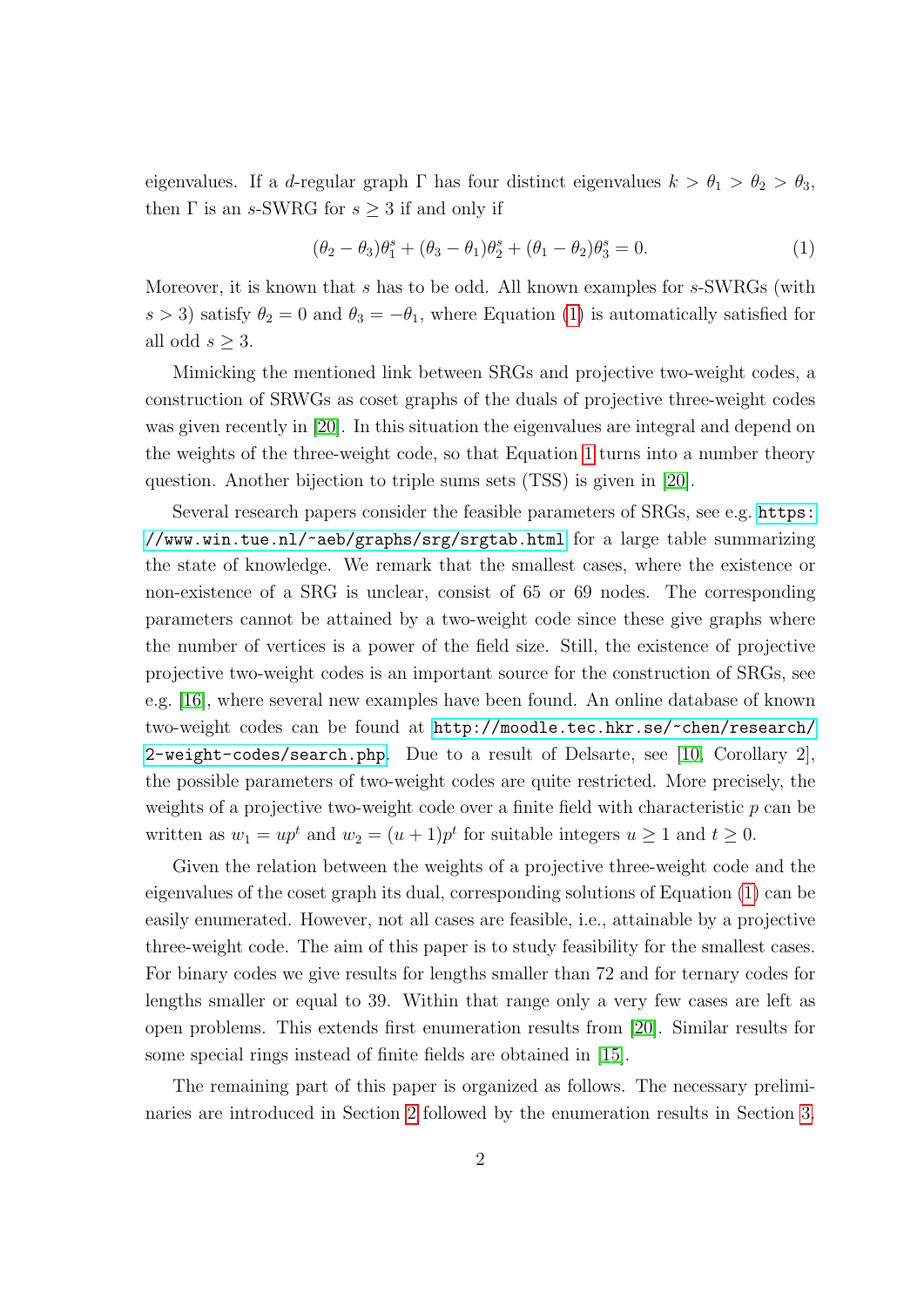In Section [4](#page-14-0) it is shown that for  $s = 5$  and  $s = 7$  the only rational solutions of Equation [\(1\)](#page-1-0) are given by the parametric solution  $\theta_2 = 0$ ,  $\theta_3 = -\theta_1$ . For the binary case  $q = 2$  we show that projective three-weight codes whose weights satisfy  $w_1 + w_2 + w_3 = 3n/2$  for the length n have a high divisibility of the weights and the length by powers of two, see Proposition [5](#page-19-0) for the details. The remaining part of Section [5](#page-16-0) studies divisibility properties of binary linear codes with few weights from a more general point of view and prepares some necessary auxiliary results. In Appendix [A](#page-24-0) we collect generator matrices for the mentioned feasible parameters from Section [3.](#page-4-0)

### <span id="page-2-0"></span>2 Preliminaries

A linear q-ary code C of length n and dimension k is called an  $[n, k]_q$ . If the non-zero codewords of  $C$  only attain two different weights, we call  $C$  a two-weight code and a three-weight code if three different non-zero weights are attained. By  $A_i$ we denote the number of codewords of weight  $i$  and by  $B<sup>i</sup>$  the number of codewords of weight i of the dual code  $C^{\perp}$ , with respect to the standard inner product. The numbers  $A_i$  and  $B_i$  are related via the so-called *MacWilliams identities*, see e.g. [\[18\]](#page-23-4):

$$
\sum_{j=0}^{n-\nu} \binom{n-j}{\nu} A_j = q^{k-\nu} \cdot \sum_{j=0}^{\nu} \binom{n-j}{n-\nu} B_j \quad \text{for } 0 \le \nu \le n,
$$
 (2)

where, additionally,  $A_0 = B_0 = 1$ . The fact that the  $B_i$  are uniquely determined by the  $A_i$  can e.g. be seen by providing explicit equations for each  $B_i$  in dependence of the  $A_j$ . Those formulas involve the so-called Krawtchouk polynomials [\[17\]](#page-23-5). We call an  $[n, k]_q$  code projective if  $B_1 = 0$  and  $B_2 = 0$ . For a binary projective  $[n, k]_2$  code, the first four MacWilliams identities can be rewritten to:

<span id="page-2-1"></span>
$$
\sum_{i>0} A_i = 2^k - 1,\tag{3}
$$

$$
\sum_{i\geq 0} iA_i = 2^{k-1}n,\tag{4}
$$

$$
\sum_{i\geq 0} i^2 A_i = 2^{k-2} \cdot n(n+1), \tag{5}
$$

$$
\sum_{i\geq 0} i^3 A_i = 2^{k-3} \cdot (n^2(n+3) - 6B_3). \tag{6}
$$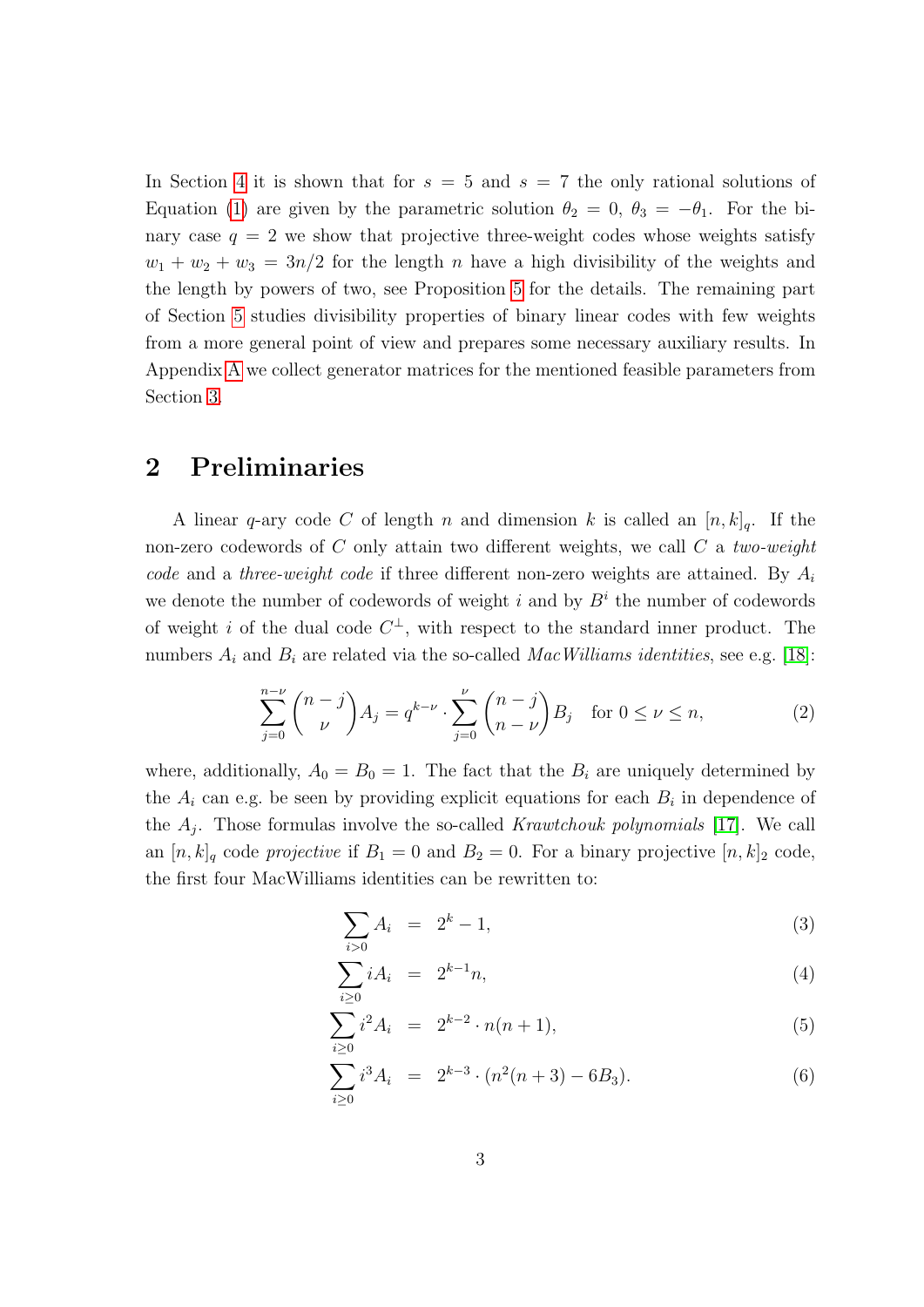In the special form of the left hand side, they are also called the first four (Pless) power *moments*, see [\[19\]](#page-23-6). Given the length n, the dimension k, and the weights  $w_1, w_2, w_3$ of a projective three-weight code, we can compute  $A_{w_i}$  and  $B_3$ :

<span id="page-3-1"></span>
$$
A_{w_1} = \frac{2^{k-2} \cdot (n^2 - 2nw_2 - 2nw_3 + 4w_2w_3 + n) - w_2w_3}{(w_2 - w_1)(w_3 - w_1)} \tag{7}
$$

$$
A_{w_2} = \frac{2^{k-2} \cdot (n^2 - 2nw_1 - 2nw_3 + 4w_1w_3 + n) - w_1w_3}{(w_2 - w_3)(w_2 - w_1)} \tag{8}
$$

$$
A_{w_3} = \frac{2^{k-2} \cdot (n^2 - 2nw_1 - 2nw_2 + 4w_1w_2 + n) - w_1w_2}{(w_3 - w_1)(w_3 - w_2)} \tag{9}
$$

$$
3B_3 = \frac{n^2(n+3)}{2} - (w_1 + w_2 + w_3) n(n+1) + 2(w_1w_2 + w_1w_3 + w_2w_3) n - 4w_1w_2w_3 + w_1w_2w_3 \cdot 2^{2-k}
$$
 (10)

Besides  $A_0 = 1$  all other  $A_i$  are equal to zero, so that the  $B_i$ , where  $i \geq i$ , can be uniquely determined using the remaining MacWilliams identities, i.e., those for  $\nu \geq 4$ . Note that the product  $w_1 w_2 w_3$  has to be divisible by  $2^{k-2}$ . We remark that we will obtain stronger divisibility conditions in Section [5.](#page-16-0) Of course, similar explicit expressions can also be determined for field sizes  $q > 2$ . However, we will mostly restrict our theoretical considerations to  $q = 2$  in the remaining part of the paper.

A coset of a linear code C is any translate of C by a constant vector. A coset leader is any coset element that minimizes the weight. The weight of a coset is the weight of any of its coset leaders. With this, the *coset graph*  $\Gamma_C$  of a linear code C is defined on the cosets of C as vertices, where two cosets are connected iff they differ by a coset of weight one. To ease notation, we speak of the eigenvalues of a graph Γ meaning the eigenvalues of the corresponding adjacency matrix. For a projective code C the eigenvalues of the coset graph  $\Gamma_{C^{\perp}}$  of its dual code are completely determined by the occurring non-zero weights  $w_i$  of C, see [\[4,](#page-22-3) Theorem 1.11.1]:

<span id="page-3-0"></span>**Theorem 1.** Let C be a projective  $[n, k]_q$  code with occurring non-zero weights  $w_1, \ldots, w_r$ . Then, the coset graph  $\Gamma_{C^{\perp}}$  of its dual code  $C^{\perp}$  is d-regular for some integer d and the eigenvalues are given by  $n(q-1) - qw_i$  for  $1 \le i \le r$  and d.

Generalizing partial difference sets, triple sum sets (TSS) have been introduced in [\[9\]](#page-22-4). The set  $\Omega \subseteq \mathbb{F}_q^k$  is a TSS if it is closed under scalar multiplication and there are constants  $\sigma_0$  and  $\sigma_1$  such that a each non-zero  $h \in \mathbb{F}_q^k$  can be written as  $h = x + y + z$ with  $x, y, z \in \Omega$  exactly  $\sigma_0$  times if  $h \in \Omega$  and  $\sigma_1$  times if  $h \in \mathbb{F}_q^k \setminus \Omega$ .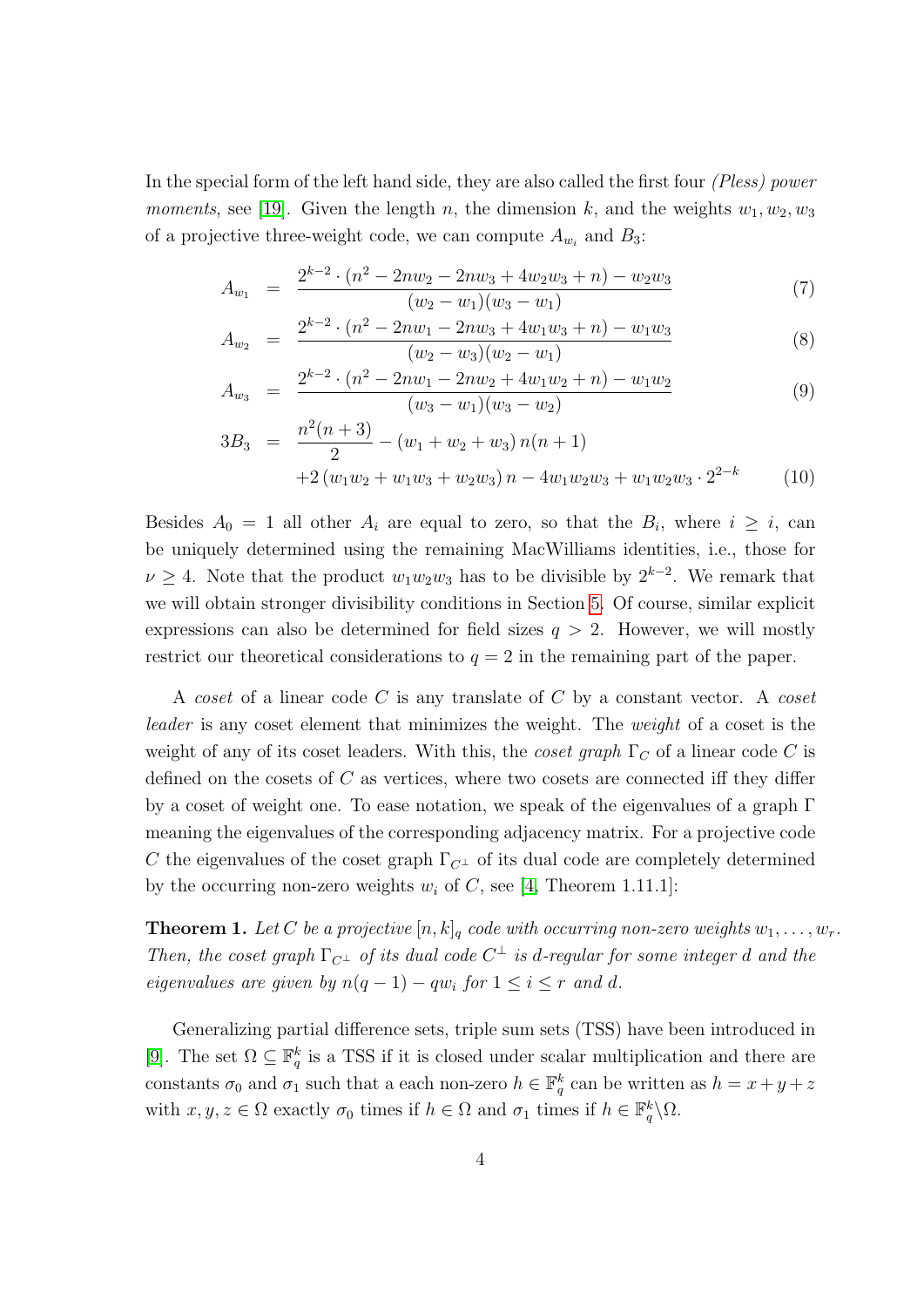If  $\Omega \subseteq \mathbb{F}_q^k$  and  $0 \notin \Omega$ , then we denote by  $C(\Omega)$  the projective code of length  $n = \frac{\mu}{2}(q-1)$  obtained as the kernel of the  $k \times n$  matrix H whose columns are the projectively non-equivalent elements of  $\Omega$ . Thus, H is the check matrix of the linear code  $C(\Omega)$ . In order to ease the notation, we abbreviate  $\Gamma_{C(\Omega)}$  as  $\Gamma(\Omega)$ . In [\[20,](#page-23-1) Theorem 2] it was shown that  $\Omega$  is a TSS if and only if  $\Gamma(\Omega)$  is a 3-SWRG. (Actually, [\[20,](#page-23-1) Theorem 2] states the equivalence of  $\Gamma(\Omega)$  being an s-SWRG and  $\Omega$  being an s-sum set, where the element h in the definition of a TSS is a sum of s elements from Ω.)

A coding-theoretic characterization of triple sum sets is given as follows, see [\[9,](#page-22-4) Theorem 2.1] or [\[20,](#page-23-1) Theorem 5].

**Theorem 2.** If  $\Omega \subseteq \mathbb{F}_q^k$  so that  $C(\Omega)^{\perp}$  has length m and attains exactly three non-zero weights  $w_1, w_2,$  and  $w_3$ , then  $\Omega$  is a TSS iff  $w_1 + w_2 + w_3 = \frac{3n(q-1)}{q}$  $\frac{q-1)}{q}$ .

Using Theorem [1,](#page-3-0) Equation [\(1\)](#page-1-0), and 3-SWRGs as intermediate steps, the link becomes obvious. To this end we remark that

<span id="page-4-1"></span>
$$
(\theta_2 - \theta_3)\theta_1^s + (\theta_3 - \theta_1)\theta_2^s + (\theta_1 - \theta_2)\theta_3^s = (\theta_1 - \theta_2)(\theta_1 - \theta_3)(\theta_2 - \theta_3) \cdot \sum_{h+i+h=s-2} \theta_1^h \theta_2^i \theta_3^j, (11)
$$

so that for  $s = 3$  Equation [\(1\)](#page-1-0) is satisfied iff  $\theta_1 + \theta_2 + \theta_3 = 0$ . Plugging in the formula for the eigenvalues from Theorem [1](#page-3-0) gives the condition  $w_1 + w_2 + w_3 = \frac{3n(q-1)}{q}$  $rac{q-1)}{q}$ .

As mentioned in the introduction, all known examples for s-SWRGs satisfy  $\theta_2 = 0$ and  $\theta_3 = -\theta_1$ , i.e., they are s-SWRGs for all odd  $s \geq 3$ . So, starting from projective three-weight codes to construct SWRGs it is sufficient to study those that satisfy the weight constraint  $w_1 + w_2 + w_3 = \frac{3n(q-1)}{q}$  $\frac{q-1}{q}$ . We do so in Section [3.](#page-4-0) In Section [4](#page-14-0) we show that for  $s = 5$  or  $s = 7$  all rational solutions of Equation [\(1\)](#page-1-0) satisfy  $\theta_2 = 0$ and  $\theta_3 = -\theta_1$ . The computational results from Section [3](#page-4-0) for the binary case  $q = 2$ suggest that the length n as well as the weights  $w_1, w_2, w_3$  have to be divisible by a large power of 2 if n increases. We proof a corresponding result in Section [5,](#page-16-0) see especially Proposition [5.](#page-19-0)

## <span id="page-4-0"></span>3 Feasible parameters of projective three-weight codes satisfying  $w_1 + w_2 + w_3 = 3n(q-1)/q$

As outlined in Section [2](#page-2-0) we can construct 3-SWRGs from projective  $[n, k]_q$  three weight codes if the weights satisfy  $w_1 + w_2 + w_3 = \frac{3n(q-1)}{q}$  $\frac{q-1}{q}$ . So, here we study the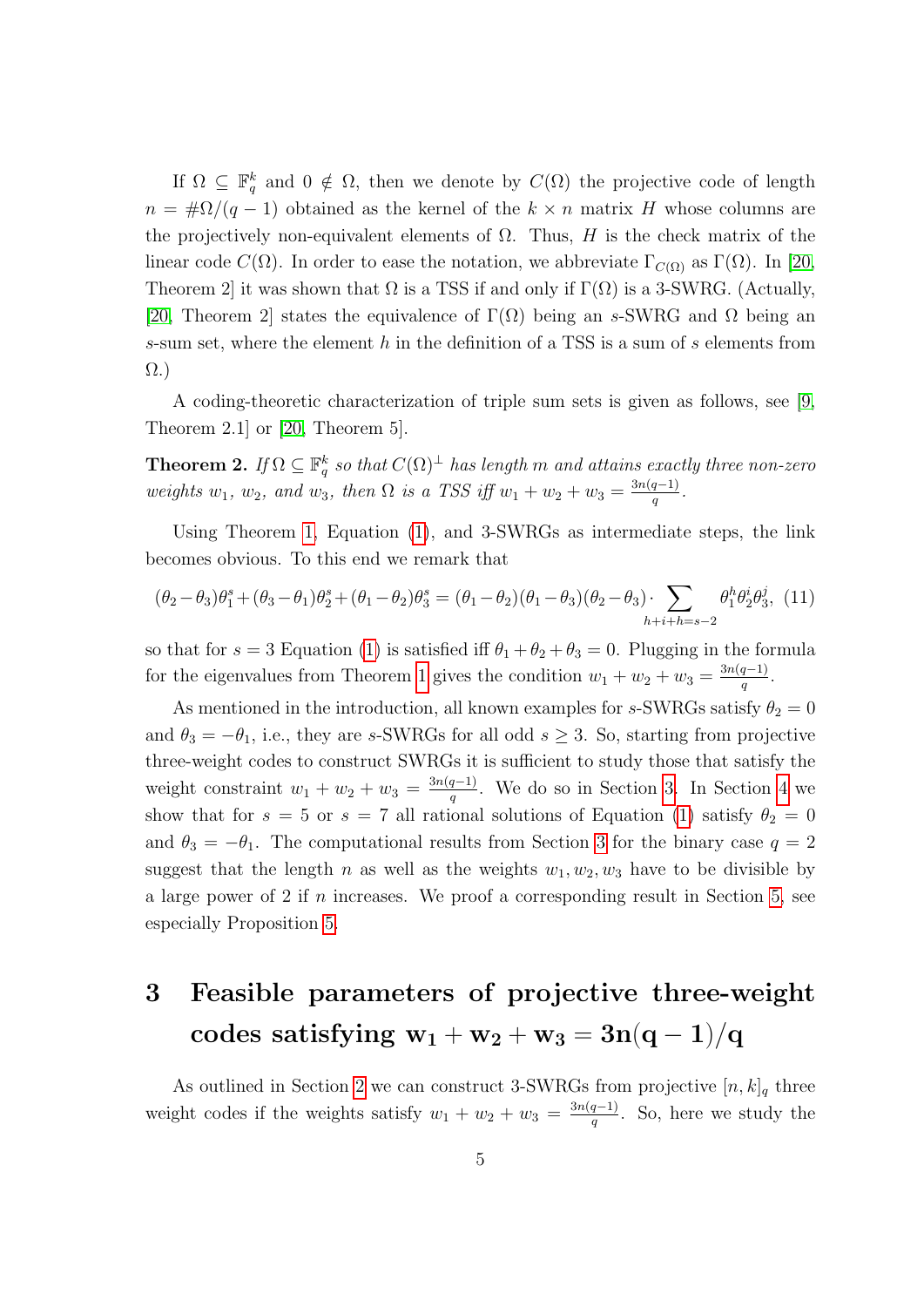feasible sets of parameters  $n, k, w_1, w_2, w_3$  such that a corresponding projective three-weight code exists. In Subsection [3.1](#page-5-0) we consider the possibilities for all length  $n < 72$ in the binary case and in Subsection [3.2](#page-12-0) we consider the possibilities for all lengths  $n \leq 39$  in the ternary case.

In that range we can simply loop over all weight-triples  $1 \leq \lt w_1 \lt w_2 \lt w_3 \leq n$ satisfying  $w_1+w_2+w_3 = 3n(q-1)/q$ . For  $q = 2$  Equation [\(10\)](#page-3-1) implies that the product  $w_1w_2w_3$  is divisible by  $2^{k-2}$ , which restricts the possible choices for the dimension k. For  $q = 3$  we may use the trivial bounds  $1 \leq k \leq n$ . Then, the MacWilliams identities uniquely determine the  $A_i$  and  $B_i$ . As a first check we test if all of these values are non-negative integers. In [\[24,](#page-23-7) Theorem 1] it has been shown that if the weights of an  $[n, k]_q$  are divisible by some integer  $t > 1$  that is coprime to the field size q, then the code is a t-fold repetition of an  $[n/t, k]_q$  code, i.e., the code is not projective. Thus, we can assume  $gcd(w_1, w_2, w_3, q) = 1$ . Examples where we can apply this criterion to exclude the existence of codes are given by  $n = 36$ ,  $(w_1, w_2, w_3) = (12, 18, 24)$ , and  $k \in \{6, 7, 8\}$ . (The corresponding values of  $(A_{w_1}, A_{w_2}, A_{w_3})$  are given by  $(2, 56, 5)$ ,  $(10, 104, 13)$ , and  $(26, 200, 29)$ , respectively.) Other cases where this criterion can be applied for  $q = 3$  are  $n = 24$ ,  $k = 4$  for weight vector  $w = |14, 16, 18|$  and  $n = 36$ ,  $k \in \{5,6\}$  for weight vector  $w = [18, 24, 30]$ . In order to find examples we have used the software package LinCode [\[3\]](#page-22-5) to enumerate matching codes or tried to reduce the problem complexity by prescribing automorphisms and applying exact or heuristic solvers for the resulting integer linear programs.

## <span id="page-5-0"></span>3.1 Feasible parameters for projective binary three-weight codes with  $w_1 + w_2 + w_3 = 3n/2$

In the subsequent tables we list the feasible parameters for projective binary threeweight codes with  $w_1 + w_2 + w_3 = 3n/2$ . For each length  $n < 72$  we list the possible dimensions k and weight vectors  $w = [w_1, w_2, w_3]$ . If a certain length or dimension is not listed, then they are excluded with the criteria mentioned at the beginning of Section [3.](#page-4-0) As extra information we also state the weight distribution in the form  $e =$  $[A_{w_1}, A_{w_2}, A_{w_3}]$ . For some cases we can also state the number of isomorphism types of those codes. The 8-divisible  $[n, k]_2$  with length at most 48 are classified in [\[1\]](#page-22-6) and the projective codes are extracted in [\[13\]](#page-23-8). If not mentioned otherwise, the remaining classification results are obtained with the software package LinCode [\[3\]](#page-22-5). We also list those non-existence results where more sophisticated methods are necessary. We mark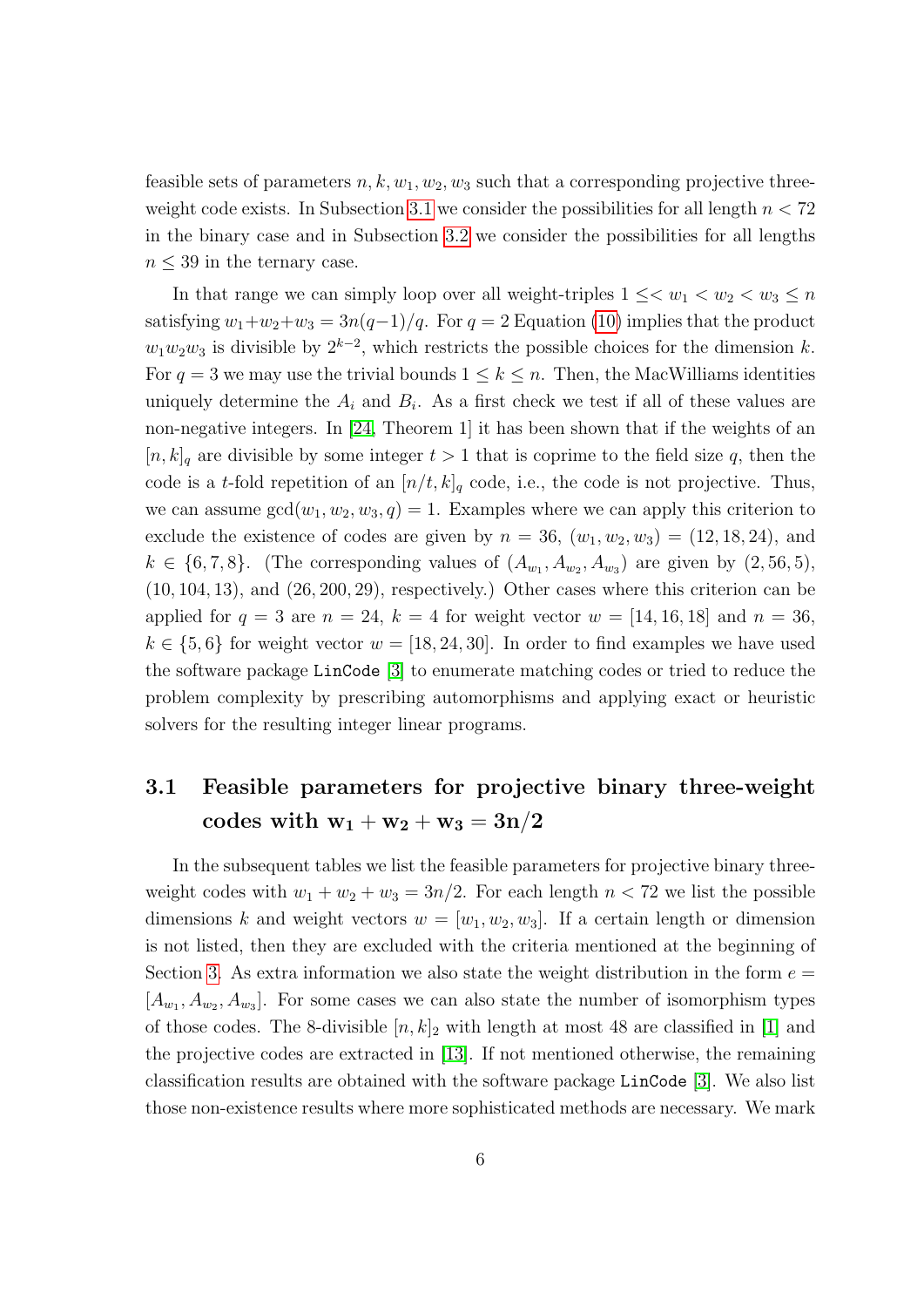those instances with the keyword "None" in the comment column of the subsequent tables and also give a reference to the used method. One of those, that is frequently used, is:

<span id="page-6-0"></span>**Proposition 1.** ([\[11,](#page-22-7) Proposition 5], cf. [\[21\]](#page-23-9)) Let C be an  $[n, k, d]_2$ -code with all weights divisible by  $\Delta := 2^a$  and let  $(A_i)_{i=0,1,...,n}$  be the weight distribution of C. Put

$$
α := min{k-a-1, a+1},\nβ := [(k-a+1)/2], and\nδ := min{2Δi | A2Δi ≠ 0 ∧ i > 0}.
$$

Then the integer

$$
T := \sum_{i=0}^{\lfloor n/(2\Delta)\rfloor} A_{2\Delta i}
$$

satisfies the following conditions.

- (i) T is divisible by  $2^{\lfloor (k-1)/(a+1)\rfloor}$ .
- (ii) If  $T < 2^{k-a}$ , then

$$
T = 2^{k-a} - 2^{k-a-t}
$$

for some integer t satisfying  $1 \le t \le \max\{\alpha, \beta\}$ . Moreover, if  $t > \beta$ , then C has an  $[n, k - a - 2, \delta]_2$ -subcode and if  $t \leq \beta$ , it has an  $[n, k - a - t, \delta]_2$ -subcode.

(iii) If  $T > 2^k - 2^{k-a}$ , then

 $T = 2^k - 2^{k-a} + 2^{k-a-t}$ 

for some integer t satisfying  $0 \le t \le \max\{\alpha, \beta\}$ . Moreover, if  $a = 1$ , then C has an  $[n, k-t, \delta]_2$ -subcode. If  $a > 1$ , then C has an  $[n, k-1, \delta]_2$ -subcode unless  $t = a + 1 \leq k - a - 1$ , in which case it has an  $[n, k - 2, \delta]_2$ -subcode.

A special and well-known subcase is that the number of even weight codewords in a  $[n, k]_2$  code is either  $2^{k-1}$  or  $2^k$ , see Lemma [3.](#page-17-0) For  $n = 32$ ,  $k = 10$ , and weight vector  $w = [8, 16, 24]$  $w = [8, 16, 24]$  $w = [8, 16, 24]$  we obtain  $A_{w_1} = 61$ ,  $A_{w_2} = 899$ , and  $A_{w_3} = 63$ . Applying Proposition 1 gives  $\Delta = 8$ ,  $a = 3$ ,  $\alpha = 4$ ,  $\beta = 4$ ,  $\delta = 16$ , and  $T = 900$ . As required by Part [\(1\)](#page-6-0), T is divisible by 4. However, Part [\(1\)](#page-6-0) gives t, which contradicts  $0 \le t \le \max\{\alpha, \beta\}$ , so that a code cannot exist.

Bounds for the largest possible minimum distance are well studied in the literature, see e.g. the online tables at <http://www.codetables.de> [\[12\]](#page-22-8). For length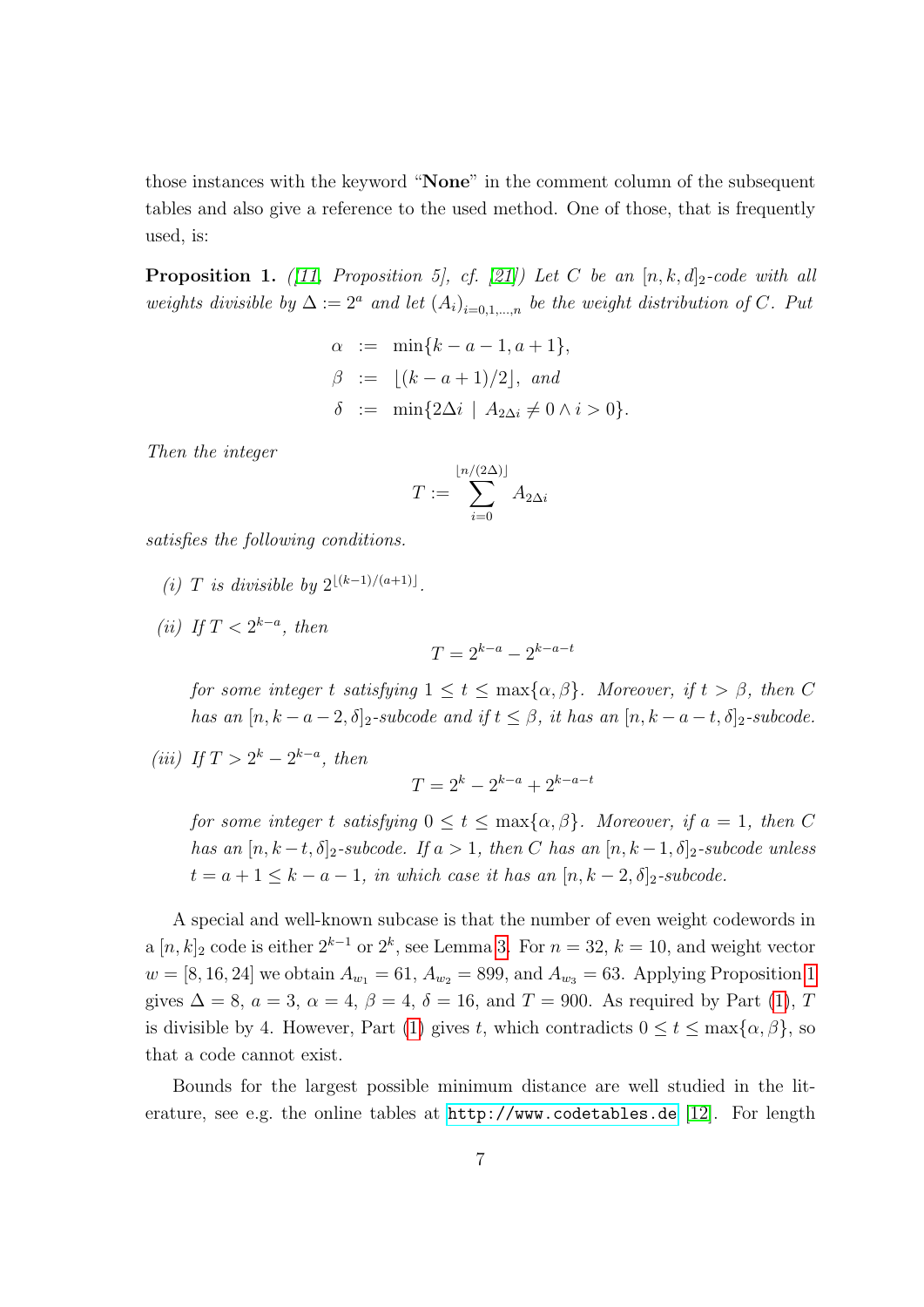$n = 64$  and dimension  $k = 11$  the largest possible minimum distance is known to be either 26 or 27, which rules out the existence of a projective code with weight vector  $w = [28, 32, 36]$ . We use the comment "Codetables" in this case. For  $n = 64$ and  $w = \begin{bmatrix} 24, 32, 40 \end{bmatrix}$  we use a classification result from [\[14\]](#page-23-10), i.e., every 13-dimensional 8-divisible binary linear code with non-zero weights in {24, 32, 40, 56, 64} has to contain a codeword of weight 64. Anticipating the results from Section [5](#page-16-0) we also apply Corollary [1,](#page-18-0) which shows that the length n has to be divisible by 4. The case  $n = 58$ is excluded by that criterion. For length  $n = 64$  and weight vector  $w = [16, 32, 48]$ we analyze the subcodes spanned by codewords of weight 16 and show that the dimension can be at most 11, see Proposition [2.](#page-10-0) Just four cases remain undecided. The occur for length  $n \in \{40, 48, 56, 64\}$  and mark them with the keyword "Open". For each feasible case we give one corresponding generator matrix as an example in Appendix [A.](#page-24-0)

| $\sqrt{n} = 4$ |                                    |                           |
|----------------|------------------------------------|---------------------------|
| $k=3$          | $w = [1, 2, 3], e = [1, 3, 3]$     | 1 isomorphism type        |
|                |                                    |                           |
| $n=8$          |                                    |                           |
| $k=4$          | $w = [2, 4, 6], e = [1, 11, 3]$    | 1 isomorphism type        |
| $k=5$          | $w = [2, 4, 6], e = [5, 19, 7]$    | 1 isomorphism type        |
| $k=6$          | $w = [2, 4, 6], e = [13, 35, 15]$  | 1 isomorphism type        |
|                |                                    |                           |
| $n=12$         |                                    |                           |
| $k=5$          | $w = [4, 6, 8], e = [6, 16, 9]$    | 4 isomorphism types       |
| $k=6$          | $w = [4, 6, 8], e = [18, 24, 21]$  | 2 isomorphism types       |
|                |                                    |                           |
| $n=16$         |                                    |                           |
| $k=5$          | $w = [6, 8, 10], e = [6, 15, 10]$  | 5 isomorphism types       |
| $k=6$          | $w = [6, 8, 10], e = [22, 15, 26]$ | 1 isomorphism type        |
| $k=7$          | $w = [6, 8, 10], e = [54, 15, 58]$ | <b>None</b> Proposition 1 |
| $k=5$          | $w = [4, 8, 12], e = [1, 27, 3]$   | 1 isomorphism type        |
| $k=6$          | $w = [4, 8, 12], e = [5, 51, 7]$   | 1 isomorphism type        |
| $k=7$          | $w = [4, 8, 12], e = [13, 99, 15]$ | 2 isomorphism types       |
|                |                                    |                           |
| $n=20$         |                                    |                           |
| $k=5$          | $w = [8, 10, 12], e = [5, 16, 10]$ | 3 isomorphism types       |
| $k=6$          | $w = [8, 10, 12], e = [25, 8, 30]$ | <b>None</b> Proposition 1 |
|                |                                    |                           |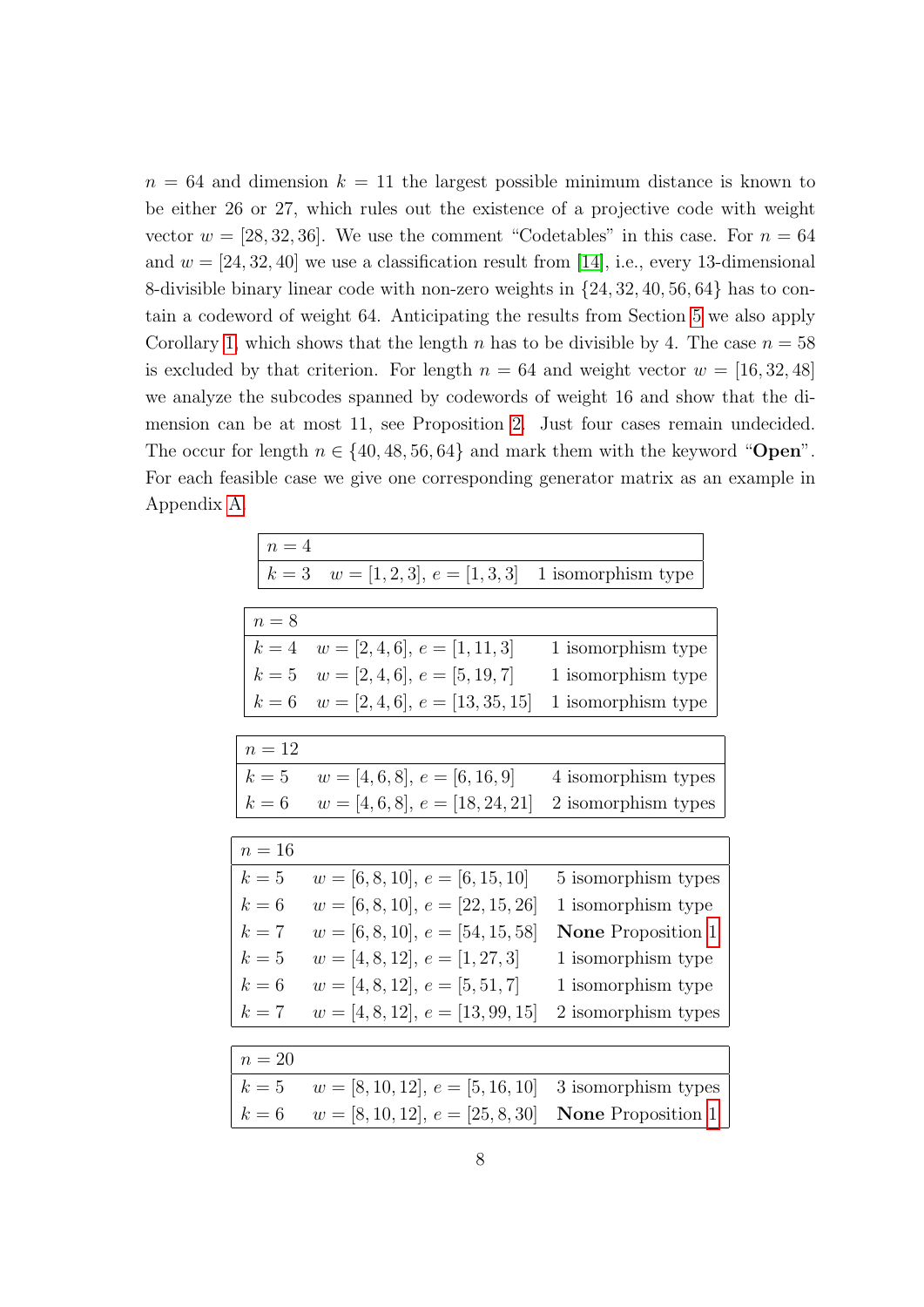| $n=24$ |                                         |                      |
|--------|-----------------------------------------|----------------------|
| $k=5$  | $w = [10, 12, 14], e = [3, 19, 9]$      | 1 isomorphism type   |
| $k=6$  | $w = [10, 12, 14], e = [27, 3, 33]$     | None Proposition 1   |
| $k=6$  | $w = [8, 12, 16], e = [6, 48, 9]$       | 8 isomorphism types  |
| $k=7$  | $w = [8, 12, 16], e = [18, 88, 21]$     | 52 isomorphism types |
| $k=8$  | $w = [8, 12, 16], e = [42, 168, 45]$    | 66 isomorphism types |
| $k=9$  | $w = [8, 12, 16], e = [90, 328, 93]$    | 13 isomorphism types |
| $k=10$ | $w = [8, 12, 16], e = [186, 648, 189]$  | 2 isomorphism types  |
| $k=11$ | $w = [8, 12, 16], e = [378, 1288, 381]$ | 1 isomorphism type   |

| $n=32$ |                                         |                           |
|--------|-----------------------------------------|---------------------------|
| $k=6$  | $w = [12, 16, 20], e = [6, 47, 10]$     |                           |
| $k=7$  | $w = [12, 16, 20], e = [22, 79, 26]$    |                           |
| $k=8$  | $w = [12, 16, 20], e = [54, 143, 58]$   |                           |
| $k=9$  | $w = [12, 16, 20], e = [118, 271, 122]$ |                           |
| $k=10$ | $w = [12, 16, 20], e = [246, 527, 250]$ |                           |
| $k=6$  | $w = [8, 16, 24], e = [1, 59, 3]$       | 1 isomorphism type        |
| $k=7$  | $w = [8, 16, 24], e = [5, 115, 7]$      | 1 isomorphism type        |
| $k=8$  | $w = [8, 16, 24], e = [13, 227, 15]$    | 2 isomorphism types       |
| $k=9$  | $w = [8, 16, 24], e = [29, 451, 31]$    | 1 isomorphism type        |
| $k=10$ | $w = [8, 16, 24], e = [61, 899, 63]$    | <b>None</b> Proposition 1 |

| $n=40$ |                                                       |                           |
|--------|-------------------------------------------------------|---------------------------|
|        | $k = 6$ $w = [18, 20, 22], e = [25, 3, 35]$           | <b>None</b> Proposition 1 |
|        | $k = 6$ $w = [16, 20, 24], e = [5, 48, 10]$           |                           |
|        | $k = 7$ $w = [16, 20, 24], e = [25, 72, 30]$          |                           |
|        | $k = 8$ $w = [16, 20, 24], e = [65, 120, 70]$         |                           |
|        | $k = 9$ $w = [16, 20, 24], e = [145, 216, 150]$       |                           |
|        | $k = 10$ $w = [16, 20, 24], e = [305, 408, 310]$ Open |                           |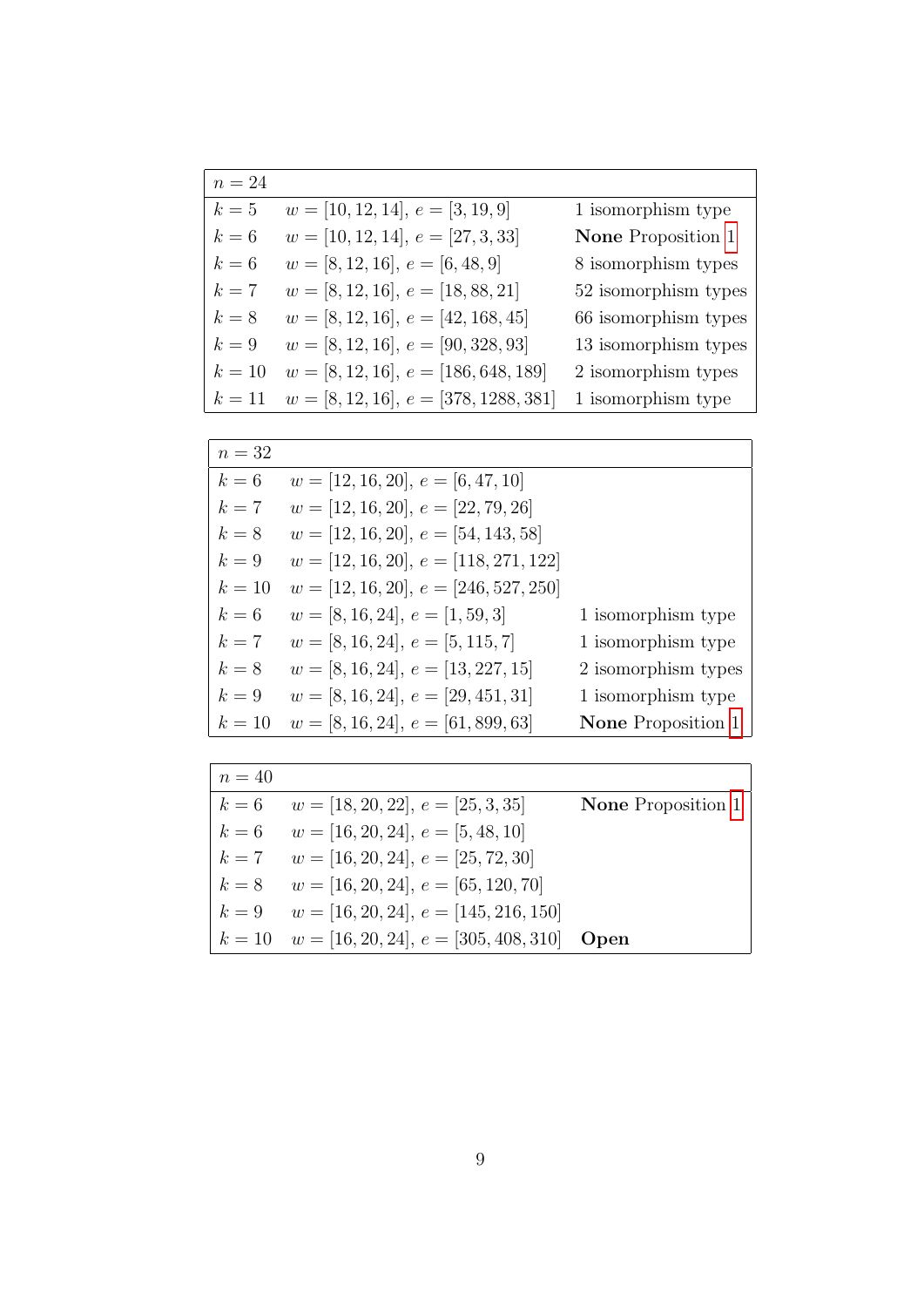| $n=48$ |                                          |                                 |
|--------|------------------------------------------|---------------------------------|
| $k=6$  | $w = [22, 24, 26], e = [18, 15, 30]$     | 1 isomorphism type              |
| $k=6$  | $w = [20, 24, 28], e = [3, 51, 9]$       | 1 isomorphism type              |
| $k=7$  | $w = [20, 24, 28], e = [27, 67, 33]$     | $\geq 209586$ isomorphism types |
| $k=8$  | $w = [20, 24, 28], e = [75, 99, 81]$     | $\geq$ 86 isomorphism types     |
| $k=9$  | $w = [20, 24, 28], e = [171, 163, 177]$  | Open                            |
| $k=7$  | $w = [16, 24, 32], e = [6, 112, 9]$      | 8 isomorphism types             |
| $k=8$  | $w = [16, 24, 32], e = [18, 216, 21]$    | 66 isomorphism types            |
| $k=9$  | $w = [16, 24, 32], e = [42, 424, 45]$    | $\geq$ 7 isomorphism types      |
| $k=10$ | $w = [16, 24, 32], e = [90, 840, 93]$    | $\geq$ isomorphism types        |
| $k=11$ | $w = [16, 24, 32], e = [186, 1672, 189]$ | $> 2$ isomorphism types         |
| $k=12$ | $w = [16, 24, 32], e = [378, 3336, 381]$ |                                 |

| $n=52$ |                                                                 |  |
|--------|-----------------------------------------------------------------|--|
|        | $k = 6$ $w = [24, 26, 28], e = [13, 24, 26]$ 1 isomorphism type |  |

| $n=56$ |                                                       |                    |
|--------|-------------------------------------------------------|--------------------|
|        | $k = 6$ $w = [26, 28, 30], e = [7, 35, 21]$           | 1 isomorphism type |
|        | $k = 7$ $w = [24, 28, 32], e = [28, 64, 35]$          |                    |
|        | $k = 8$ $w = [24, 28, 32], e = [84, 80, 91]$          |                    |
|        | $k = 9$ $w = [24, 28, 32], e = [196, 112, 203]$       |                    |
|        | $k = 10$ $w = [24, 28, 32], e = [420, 176, 427]$ Open |                    |

| $n = 58$ |                                                                |  |
|----------|----------------------------------------------------------------|--|
|          | $k = 8$ $w = [24, 31, 32], e = [76, 128, 51]$ None Corollary 1 |  |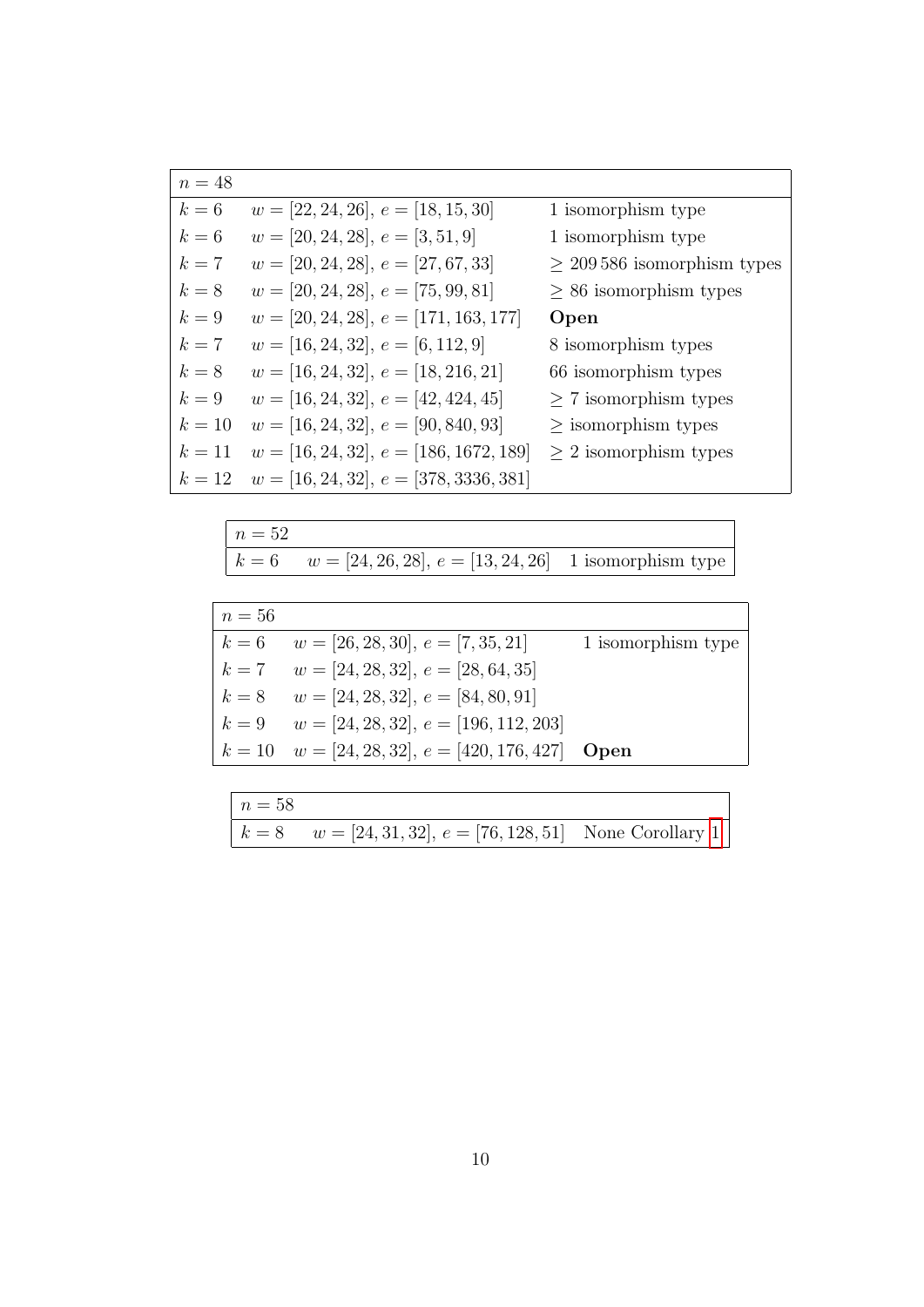| $n=64$ |                                             |                           |
|--------|---------------------------------------------|---------------------------|
| $k=7$  | $w = [28, 32, 36], e = [28, 63, 36]$        |                           |
| $k=8$  | $w = [28, 32, 36], e = [92, 63, 100]$       |                           |
| $k=9$  | $w = [28, 32, 36], e = [220, 63, 228]$      |                           |
| $k=10$ | $w = [28, 32, 36], e = [476, 63, 484]$      | Open                      |
| $k=11$ | $w = [28, 32, 36], e = [988, 63, 996]$      | <b>None</b> Codetables    |
| $k=7$  | $w = [24, 32, 40], e = [6, 111, 10]$        |                           |
| $k=8$  | $w = [24, 32, 40], e = [22, 207, 26]$       |                           |
| $k=9$  | $w = [24, 32, 40], e = [54, 399, 58]$       |                           |
| $k=10$ | $w = [24, 32, 40], e = [118, 783, 122]$     |                           |
| $k=11$ | $w = [24, 32, 40], e = [246, 1551, 250]$    | 42 isomorphism types      |
| $k=12$ | $w = [24, 32, 40], e = [502, 3087, 506]$    | 1 isomorphism type        |
| $k=13$ | $w = [24, 32, 40], e = [1014, 6159, 1018]$  | None $[14]$               |
| $k=7$  | $w = [16, 32, 48], e = [1, 123, 3]$         |                           |
| $k=8$  | $w = [16, 32, 48], e = [5, 243, 7]$         |                           |
| $k=9$  | $w = [16, 32, 48], e = [13, 483, 15]$       |                           |
| $k=10$ | $w = [16, 32, 48], e = [29, 963, 31]$       |                           |
| $k=11$ | $w = [16, 32, 48], e = [61, 1923, 63]$      |                           |
| $k=12$ | $w = [16, 32, 48], e = [125, 3843, 127]$    | <b>None</b> Proposition 2 |
| $k=13$ | $w = [16, 32, 48], e = [253, 7683, 255]$    | <b>None</b> Proposition 2 |
| $k=14$ | $w = [16, 32, 48], e = [509, 15363, 511]$   | <b>None</b> Proposition 2 |
| $k=15$ | $w = [16, 32, 48], e = [1021, 30723, 1023]$ | <b>None</b> Proposition 2 |

| $n = 68$ |                                                                   |  |
|----------|-------------------------------------------------------------------|--|
|          | $k = 9$ $w = [30, 32, 40], e = [64, 299, 148]$ None Proposition 1 |  |

<span id="page-10-0"></span>**Proposition 2.** If C is a projective  $[64, k]_2$  code with non-zero weights in  $\{16, 32, 48\}$ , then  $k \leq 11$ .

*Proof.* We consider the subcode  $C_{16}$  of C that is generated by the codewords of weight 16 in C. W.l.o.g. we can assume that the rows of a generator matrix of  $C_{16}$ all have weight 16. If a linear code  $C'$  can be written as the direct sum of two nontrivial smaller codes, then we call  $C<sup>'</sup> decomposable$  and indecomposable otherwise. Using the software package LinCode [\[3\]](#page-22-5) we have enumerate all indecomposable  $[n, k]_2$ codes with non-zero weights in  $\{16, 32, 48\}$  and  $n \leq 64$ . The parameters n, k and the corresponding counts of the non-zero weights of the occurring cases are given by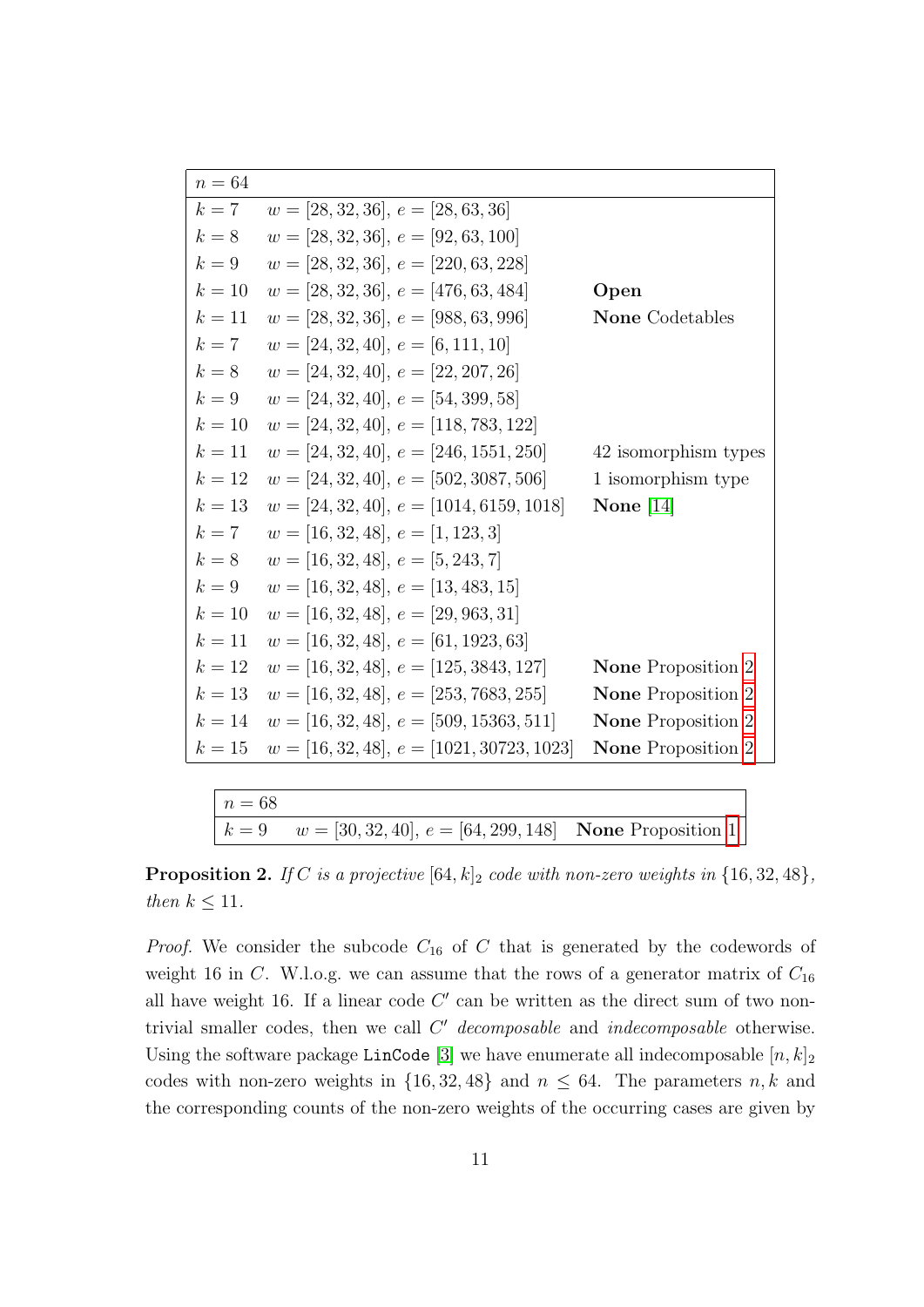$[16, 1]_2$ : 16<sup>1</sup>,  $[24, 2]_2$ : 16<sup>3</sup>,  $[28, 3]_2$ : 16<sup>7</sup>,  $[30, 4]_2$ : 16<sup>15</sup>,  $[31, 5]_2$ : 16<sup>31</sup>,  $[32, 6]_2$ : 16<sup>62</sup>32<sup>1</sup>,  $[32,5]_2$ :  $16^{30}32^1$ ,  $[32,4]_2$ :  $16^{14}32^1$ ,  $[32,3]_2$ :  $16^632^1$ ,  $[32,2]_2$ :  $16^232^1$ ,  $[40,4]_2$ :  $16^{10}32^5$ , and  $[48, 5]_2$ :  $16^{15}32^{14}48^1$ . We remark that the parameters are that small, that these codes can also be classified by hand, but since such an analysis is rather boring and extensive, we refrain from giving the details.

Note that if C' is an  $[n', k']_2$  code with maximum weight w' and C'' is an  $[n'', k'']_2$ code with maximum weight  $w''$ , than the direct sum of  $C'$  and  $C''$  is an  $[n' + n'', k' + k'']_2$ code with maximum weight  $w' + w''$ . Thus, not many combinations are possible. So, let us write  $C_{16}$  as a direct sum of subcodes  $C_1, \ldots C_r$  from the above list. Due to the maximum weight of 48 we have  $r \leq 3$ .

First we show that C satisfies  $A_{16} \leq 93$ . If one  $C_i$  equals the  $[32, 6]_2$  code with weight distribution  $0^1 16^{62} 32^1$ , then we have  $r \leq 2$  (due to the maximum weight) and the possible other component can only consist of non-zero codewords of weight 16. Thus, we have  $A_{16} \leq 62 + 31 = 93$ . If the  $[32, 6]_2$  code with weight distribution  $0<sup>1</sup>16<sup>62</sup>32<sup>1</sup>$  is not equal to one of the  $C_i$ , then we not that every other possibility for the  $C_i$  contains at most 31 codewords of weight 16 so that we can also conclude  $A_{16} \leq 93$ .

From the MacWilliams identities we conclude that  $A_{16} \geq 125$  for  $k \geq 12$ , see also the explicit cases listed above, which is a contradiction.  $\Box$ 

We remark that it is also possible to classify the unique projective  $[64, 11]_2$  code with non-zero weights in  $\{16, 32, 48\}$  extending the approach of the proof of Proposition [2.](#page-10-0)

Looking at the feasible cases listed above, we notice that all of them satisfy  $w_2 =$  $n/2$ , which corresponds to  $\theta_2 = 0$ ,  $\theta_3 = -\theta_1$  for the eigenvalues of s-SWRGs, see Equation [\(1\)](#page-1-0). While we conjecture that all integral solutions of Equation [\(1\)](#page-1-0) satisfy this extra constraint for all  $s \geq 5$ , see Section [4,](#page-14-0) the condition  $\theta_1 + \theta_2 + \theta_3 = 0$ , i.e.,  $w_1 + w_2 + w_3 = 3n(q-1)/q$ , is sufficient for  $s = 3$ . So, it is an interesting open question, if 3-SWRGs obtained from the coset graph of the dual code of a projective three-weight code also have to satisfy this extra condition. To stimulate some research in this directions we propose:

<span id="page-11-0"></span>**Conjecture 1.** Let C be a projective  $[n, k]_2$  3-weight code with weights satisfying  $w_1 + w_2 + w_3 = \frac{3n}{2}$  $\frac{3n}{2}$  and  $w_1 < w_2 < w_3$ . Then,  $w_2 = n$ .

We remark that the MacWilliams identities, using the non-negativity and integrality constraints, are not sufficient to prove Conjecture [1.](#page-11-0) For the examples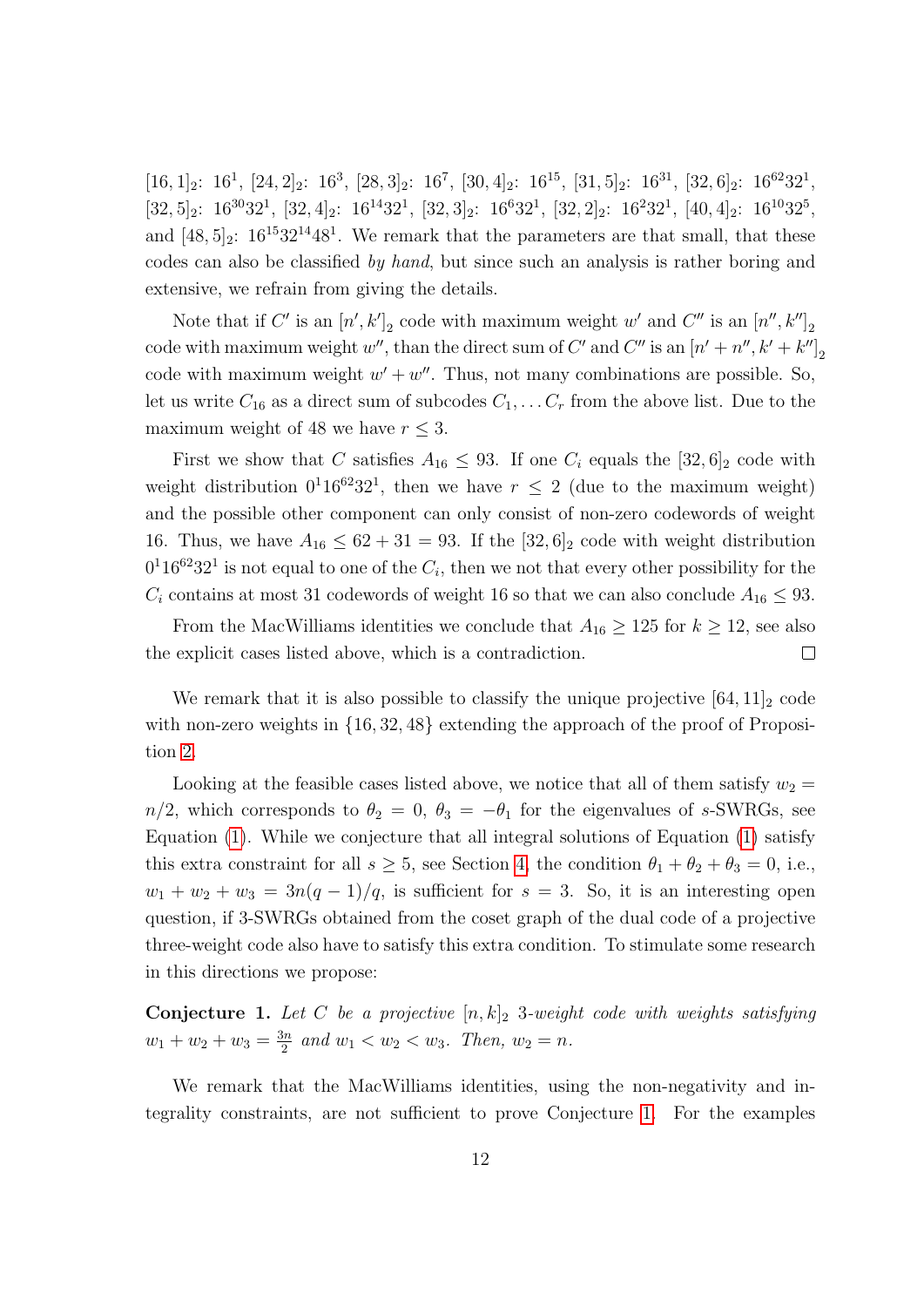$(n, w_1, w_2, w_3) = (58, 24, 31, 32)$  and  $(68, 30, 32, 40)$  go in line with these conditions but are excluded with more sophisticated methods, see the details stated above. Given the results obtained so far we can state that Conjecture [1](#page-11-0) is true for all  $n < 72$ . The next case, where all non-negativity and integrality constraints for the  $B_i$  are satisfied, is given by  $(n, w_1, w_2, w_3) = (100, 46, 48, 56)$ . Here we have  $k = 7$ ,  $A_{w_1} = 32$ ,  $A_{w_2} = 145$  $A_{w_2} = 145$  $A_{w_2} = 145$ ,  $A_{w_3} = 78$ , and  $B_3 = 580$ . However, we can apply Proposition 1 to conclude the non-existence of a binary linear code with these parameters. More precisely, Proposition [1.1,](#page-6-0) applied with  $a = 1$  and  $T = 224$ , yields a contradiction since  $T - 2^k + 2^{k-a} = 96$  is not a power of two. In the following we list all tuples  $(n, w_1, w_2, w_3, y = 2^{k-2}, A_1, A_2, A_3, B_3)$  up to  $n = 256$ , where all  $B_i$  are integral and non-negative and also Proposition [1](#page-6-0) does not yield a contradiction, i.e., the parameters of possible counter examples to Conjecture [1:](#page-11-0)

- (112, 50, 54, 64, 128, 48, 336, 127, 322)
- $\bullet$  (116, 54, 56, 64, 128, 256, 56, 199, 440)
- $\bullet$   $(120, 54, 62, 64, 64, 72, 120, 63, 1180)$
- $\bullet$   $(124, 56, 64, 66, 64, 72, 119, 64, 1296)$
- $\bullet$   $(140, 64, 72, 74, 64, 71, 120, 64, 1840)$
- $\bullet$  (202, 96, 103, 104, 64, 67, 128, 60, 5396)
- $\bullet$   $(212, 96, 110, 112, 256, 297, 640, 86, 1860)$
- $\bullet$  (212, 96, 110, 112, 512, 649, 896, 502, 1090)
- (240, 110, 122, 128, 256, 288, 480, 255, 2450)

## <span id="page-12-0"></span>3.2 Feasible parameters for projective ternary three-weight  $\mathrm{codes\;with}\; \mathrm{w}_1+\mathrm{w}_2+\mathrm{w}_3=2\mathrm{n}$

In the subsequent tables we list the feasible parameters for projective ternary three-weight codes with  $w_1+w_2+w_3=2n$ . For each length  $n \leq 39$  we list the possible dimensions k and weight vectors  $w = [w_1, w_2, w_3]$ . If a certain length or dimension is not listed, then they are excluded with the criteria mentioned at the beginning of Section [3.](#page-4-0) As extra information we also state the weight distribution in the form  $e = [A_{w_1}, A_{w_2}, A_{w_3}]$ . For some cases we can also state the number of isomorphism types of those codes. If not mentioned otherwise, the remaining classification results are obtained with the software package LinCode [\[3\]](#page-22-5). We also list those non-existence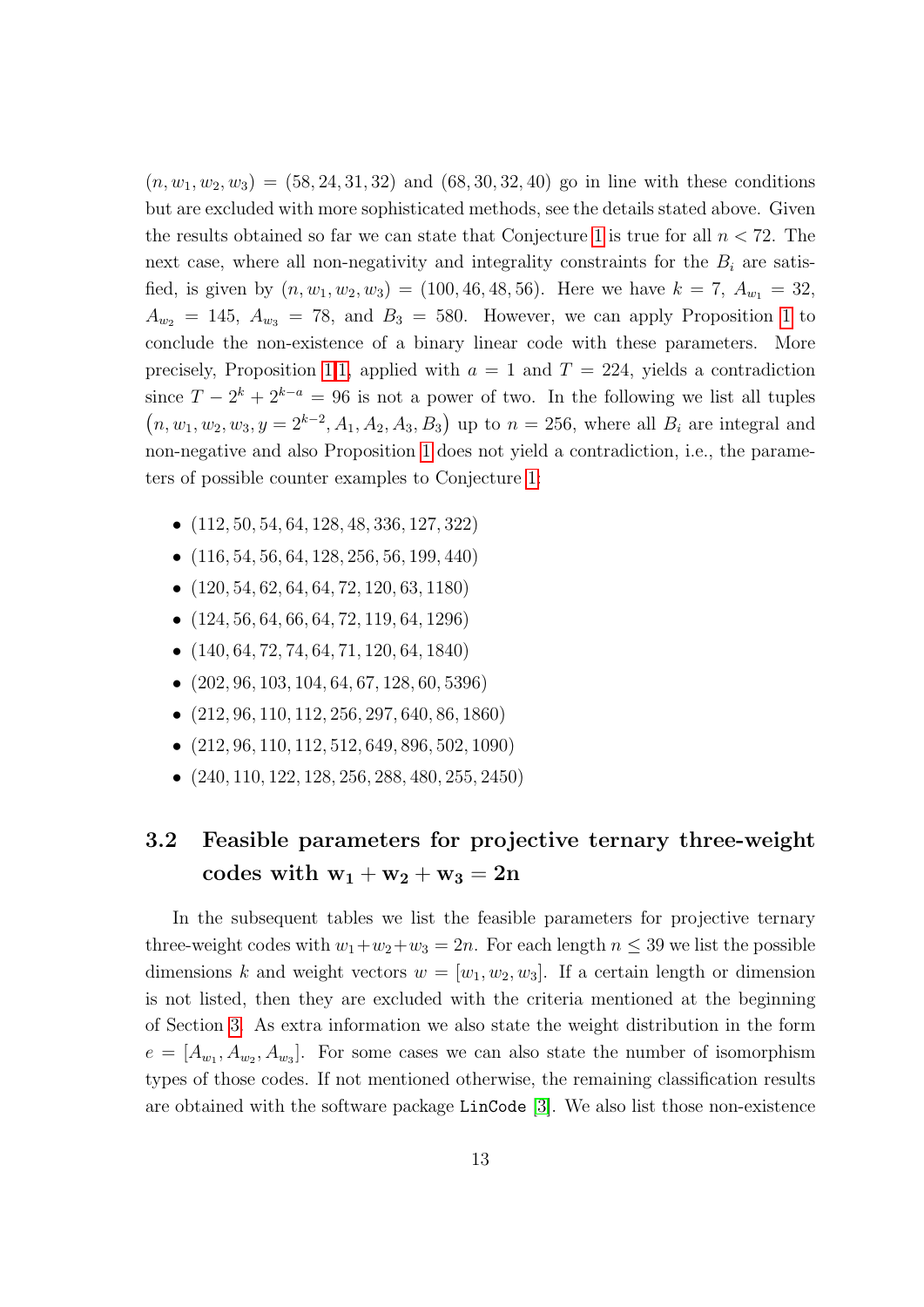results where more sophisticated methods are necessary. We mark those instances with the keyword "None" in the comment column of the subsequent tables and also give a reference to the used method. For  $n = 27$ ,  $k = 6$ , and weight weight vector  $w = [9, 18, 27]$  we have used an exhaustive enumeration using LinCode to exclude the existence of the corresponding code. It would be nice to also have a theoretical argument. For  $n \geq 36$  four cases remain undecided, which we mark with the keyword "Open". For each feasible case we give one corresponding generator matrix as an example in Appendix [A.](#page-24-0)

| $n=3$ |                                                            |  |
|-------|------------------------------------------------------------|--|
|       | $k = 3$ $w = [1, 2, 3], e = [6, 12, 8]$ 1 isomorphism type |  |

| $n=6$ |                                                            |  |
|-------|------------------------------------------------------------|--|
|       | $k = 3$ $w = [3, 4, 5], e = [8, 6, 12]$ 1 isomorphism type |  |

| $n=9$ |                                                            |  |
|-------|------------------------------------------------------------|--|
|       | $k = 3$ $w = [5, 6, 7], e = [6, 8, 12]$ 1 isomorphism type |  |
|       | $k = 4$ $w = [3, 6, 9], e = [6, 66, 8]$ 1 isomorphism type |  |

| $n=18$ |                                                                     |                       |
|--------|---------------------------------------------------------------------|-----------------------|
|        | $k = 4$ $w = [9, 12, 15], e = [8, 60, 12]$                          | 4 isomorphism types   |
|        | $k = 5$ $w = [9, 12, 15], e = [44, 150, 48]$                        | 213 isomorphism types |
|        | $k = 6$ $w = [9, 12, 15], e = [152, 420, 156]$ 52 isomorphism types |                       |

| $n=27$ |                                                 |                                  |
|--------|-------------------------------------------------|----------------------------------|
| $k=4$  | $w = [15, 18, 21], e = [6, 62, 12]$             | 2 isomorphism types              |
| $k=5$  | $w = [15, 18, 21], e = [60, 116, 66]$           | $\geq 2695546$ isomorphism types |
|        | $k = 6$ $w = [15, 18, 21], e = [222, 278, 228]$ | 6 isomorphism types              |
| $k=5$  | $w = [9, 18, 27], e = [6, 228, 8]$              | 1 isomorphism type               |
|        | $k = 6$ $w = [9, 18, 27], e = [24, 678, 26]$    | None exhaustive enumeration      |

| $\mid n=36$ |                                                      |  |
|-------------|------------------------------------------------------|--|
|             | $k = 5$ $w = [21, 24, 27], e = [72, 90, 80]$         |  |
|             | $k = 6$ $w = [21, 24, 27], e = [288, 144, 296]$      |  |
|             | $k = 7$ $w = [21, 24, 27], e = [936, 306, 944]$ Open |  |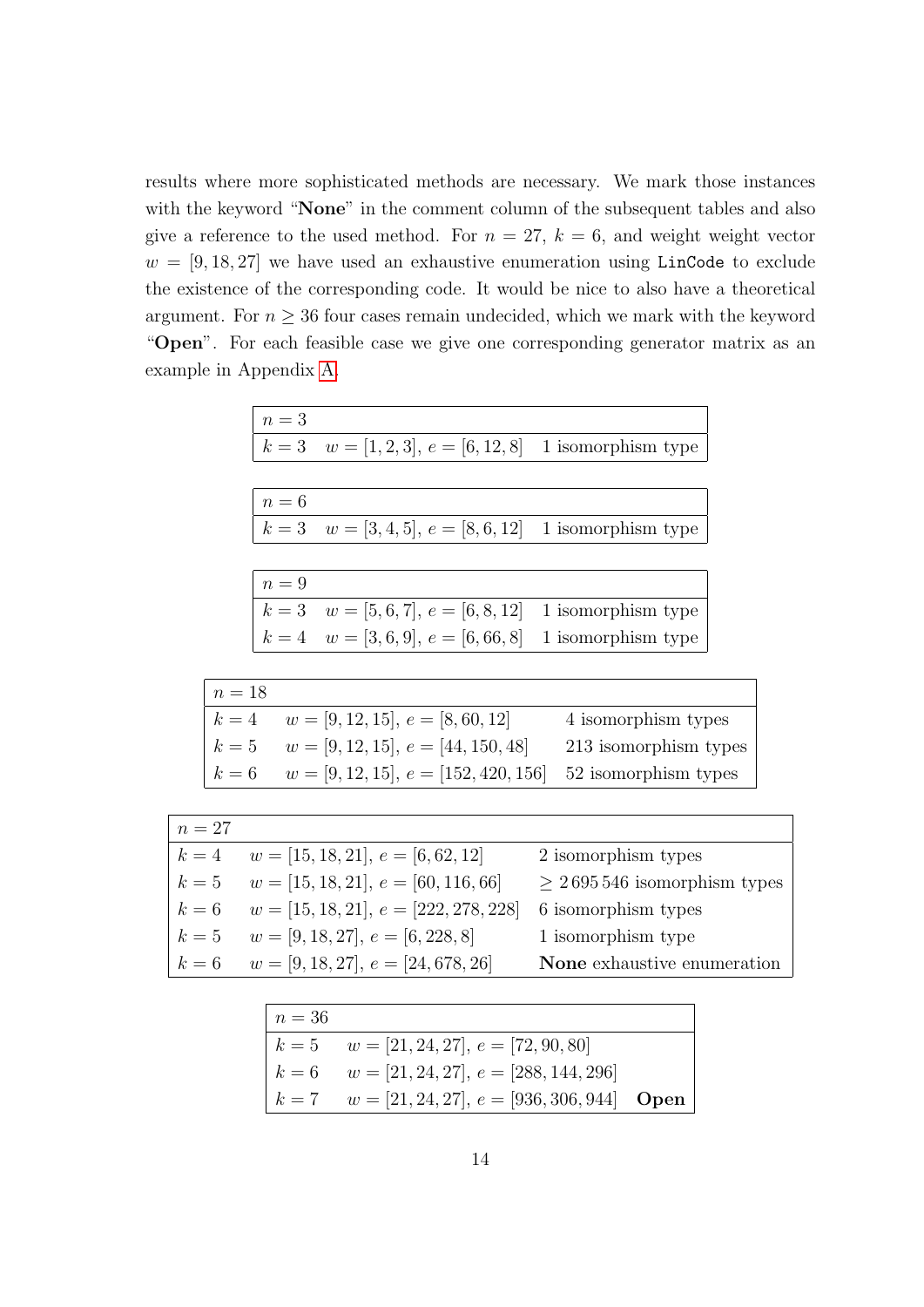| $n=39$ |                                                              |      |
|--------|--------------------------------------------------------------|------|
|        | $k = 5$ $w = [21, 27, 30], e = [42, 188, 12]$                | Open |
|        | $k = 6$ $w = [21, 27, 30], e = [156, 494, 78]$               | Open |
|        | $k = 7$ $w = [21, 27, 30], e = [498, 1412, 276]$ <b>Open</b> |      |

## <span id="page-14-0"></span>4 Plane curves given by the sum of all monomials of given degree

In this section, we present some results on rational (or integral) solutions of the equation

<span id="page-14-1"></span>
$$
\sum_{h+i+j=s-2} \theta_1^h \theta_2^i \theta_3^j = 0 \,, \tag{12}
$$

which for pairwise distinct  $\theta_1, \theta_2, \theta_3$  is equivalent to [\(1\)](#page-1-0), compare [\(11\)](#page-4-1). We restrict to the case that s is odd. (When s is even, then there are no nontrivial real solutions, so a fortiori no rational solutions.)

We denote by  $C_{s-2}$  the plane projective curve defined by [\(12\)](#page-14-1), and we will rename the variables  $\theta_1, \theta_2, \theta_3$  in this section as  $x, y, z$ . As already mentioned,  $C_1$  is the line  $x + y + z = 0$ , and there are many rational points on this curve. In general, it is not hard to see that  $C_d$  is smooth over  $\mathbb{Q}$ , so the curve is in particular geometrically irreducible and has genus  $g(C_d) = (d-1)(d-2)/2$ .

For  $d = 3$  (corresponding to  $s = 5$ ),  $C_3$  is a curve of genus 1 with some rational points, so it is an elliptic curve. A standard procedure (implemented, for example, in Magma [\[2\]](#page-22-9)) produces an isomorphic curve in Weierstrass form. It turns out that  $C_3$  is isomorphic to the curve with label 50a1 in the Cremona database [\(50](http://www.lmfdb.org/EllipticCurve/Q/50/a/3).a3 in the LMFDB). In Cremona's tables or under the link above, one can check that this curve has exactly three rational points. This proves the following.

#### <span id="page-14-2"></span>Proposition 3.

$$
C_3(\mathbb{Q}) = \{ (1:-1:0), (-1:0:1), (0:1:-1) \}.
$$

The curve  $C_5$  is a plane quintic of genus 6. Note that there is an action of the symmetric group  $S_3$  on three letters on every curve  $C_d$  by permuting the coordinates. We can restrict this action to an action of the subgroup  $A_3$  generated by a cyclic permutation. The quotient  $C_5'$  of  $C_5$  by this action of  $A_3$  is a curve of genus 2. We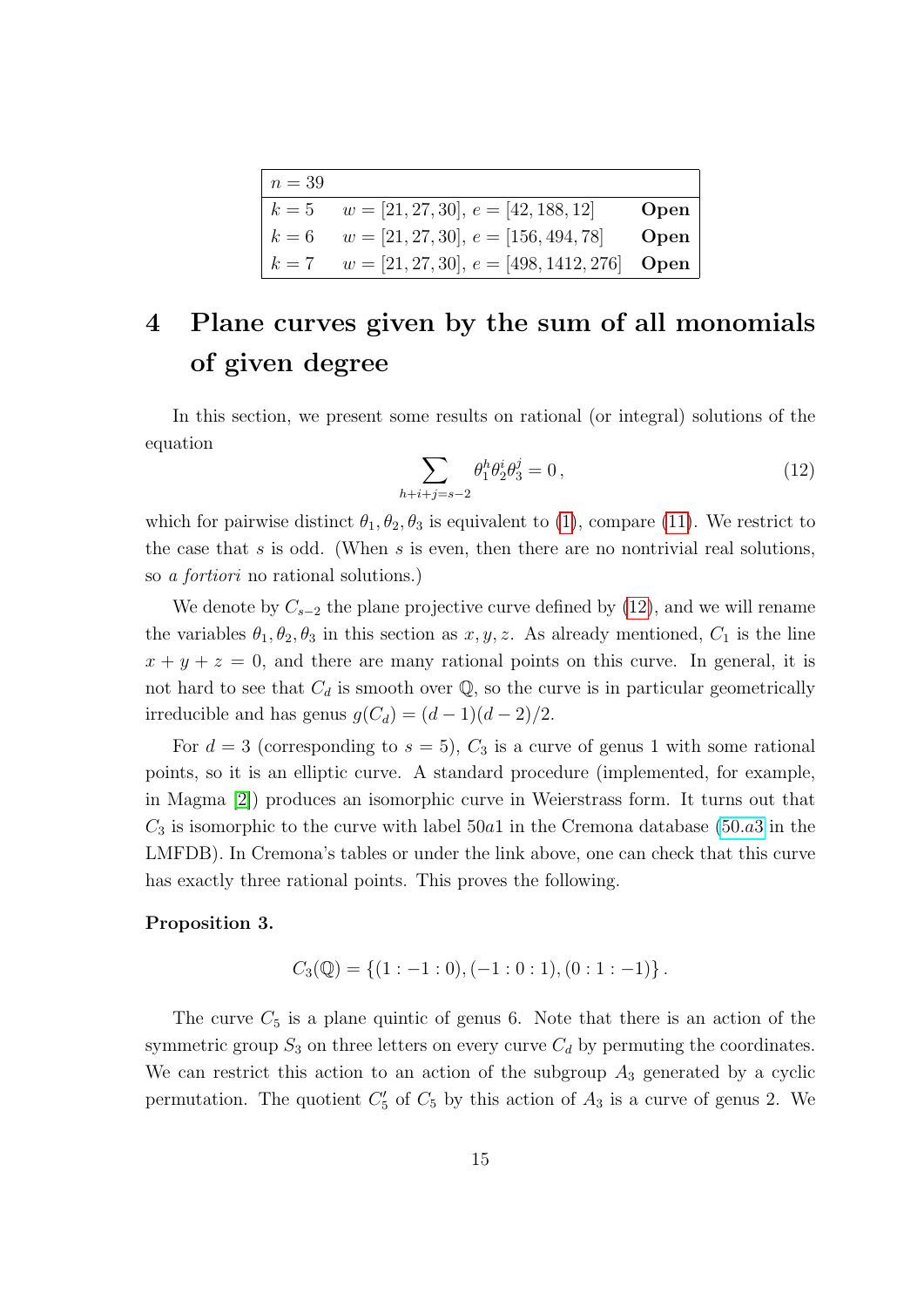can compute a singular plane model of  $C_5'$  by taking the image of  $C_5$  under the map

$$
\mathbb{P}^2 \to \mathbb{P}^2 \,, \quad (x:y:z) \mapsto (xyz : (xy + yz + zx)(x + y + z) : (x - y)(y - z)(z - y)) \,.
$$

A procedure implemented in Magma [\[2\]](#page-22-9) then produces the hyperelliptic equation

$$
H_5: y^2 = -3x^6 + 8x^5 - 28x^4 - 30x^3 + 40x^2 + 16x - 15
$$

for  $C_5'$ . A 2-descent as described in [\[22\]](#page-23-11) (and implemented in Magma) shows that the Mordell-Weil rank of the Jacobian  $J$  of  $H_5$  is at most 1. Since one finds a point on J of infinite order (with Mumford representation  $(x^2 - x + 2, 7x + 7)$ ), the rank is indeed 1. Using the Magma implementation of Chabauty's method combined with the Mordell-Weil sieve (see [\[7\]](#page-22-10)), one quickly finds that the only rational point on this hyperelliptic curve is  $(-1, 0)$ . This point must be the image of the three obvious rational points on  $C_5$ . Since any other rational point would have to map to a different point on  $H_5$ , this proves the following.

#### <span id="page-15-0"></span>Proposition 4.

$$
C_5(\mathbb{Q}) = \{ (1:-1:0), (-1:0:1), (0:1:-1) \}.
$$

Considering larger odd  $d$ , we can say the following. The quotient  $C''_7$  of  $C_7$  by the full  $S_3$ -action is an elliptic curve, which is isomorphic to the curve with label  $10368w1$ in the Cremona database  $(10368.11)$  in the LMFDB). Unfortunately, this curve has rank 2 and therefore has infinitely many rational points. So we cannot use this approach to determine the set of rational points on  $C_7$ .

The quotient  $C''_9$  of  $C_9$  by the  $S_3$ -action is a smooth plane quartic curve, isomorphic to the curve with equation

$$
x^{4} + 2x^{3}y + x^{2}y^{2} - xy^{3} - y^{4} + 2x^{3}z - 4x^{2}yz - 3xy^{2}z
$$
  
+ 
$$
2y^{3}z + 4x^{2}z^{2} - 3xyz^{2} + 3y^{2}z^{2} + 3xz^{3} - 4yz^{3} + z^{4} = 0.
$$

A point search finds the two rational points  $(-5:1:4)$  and  $(-1:1:0)$ . The first is the image of the three obvious rational points on  $C_9$ , whereas the second point does not lift to a rational point on  $C_9$ . Let J be the Jacobian of the curve. Then  $\#J(\mathbb{F}_3) = 3^3$  and  $\#J(\mathbb{F}_7) = 11 \cdot 31$ , so  $J(\mathbb{Q})$  has trivial torsion subgroup. Therefore, the point in  $J(\mathbb{Q})$  given by the difference of the two rational points has infinite order. It might be possible to use the methods of [\[6\]](#page-22-11) to determine the rank of  $J(\mathbb{Q})$ . If the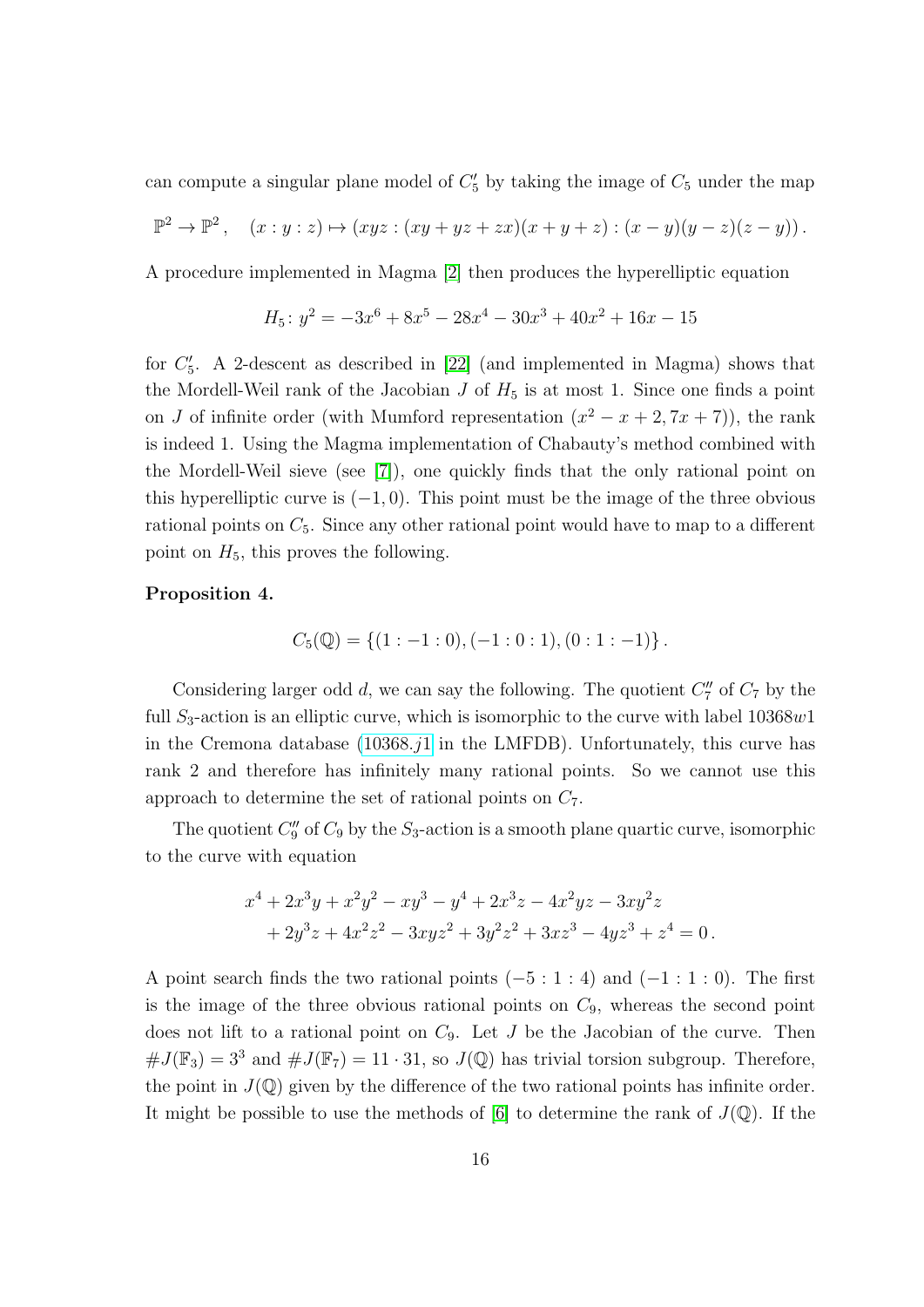rank turns out to be  $\leq 2$ , then an application of Chabauty's method might show that the two known rational points are the only ones.

In any case, searching for rational points does not exhibit any other points than the obvious ones when  $d \geq 3$  is odd. This leads to the following conjecture, which generalizes the results of Propositions [3](#page-14-2) and [4.](#page-15-0)

Conjecture 2. If  $d \geq 3$  is odd, then

$$
C_d(\mathbb{Q}) = \{ (1:-1:0), (-1:0:1), (0:1:-1) \}.
$$

Equivalently, all solutions  $(\theta_1, \theta_2, \theta_3)$  in integers of [\(1\)](#page-1-0) with  $s \geq 5$  odd and  $\theta_1 > \theta_2$  $\theta_3$  satisfy  $\theta_2 = 0$  and  $\theta_3 = -\theta_1$ .

## <span id="page-16-0"></span>5 Divisibility for binary linear codes with few weights

In this section we want to study the divisibility properties of the weights and the length of the binary linear codes with few weights. A first but very powerful tool are the MacWilliams identities. Since we do not want to assume that the codes are binary or projective, i.e.,  $B_2 \neq 0$  is possible, we replace Equations [\(3\)](#page-2-1)-[\(6\)](#page-2-1) by

<span id="page-16-1"></span>
$$
\sum_{i>0} A_i = q^k - 1,\tag{13}
$$

$$
\sum_{i\geq 0} i A_i = q^{k-1} n,\tag{14}
$$

$$
\sum_{i\geq 0} i^2 A_i = q^{k-1} (B_2 + n(n+1)/2), \tag{15}
$$

$$
\sum_{i\geq 0} i^3 A_i = q^{k-2} (3(B_2 n - B_3) + n^2 (n+3)/2), \tag{16}
$$

for an  $[n, k]_q$  code with  $B_1 = 0$ . Given a codeword c of an  $[n, k]_q$  code C we denote by supp(c) the *support* of c, i.e., the set of coordinates  $1 \leq i \leq n$  with non-zero entries  $c_i \neq 0.$ 

We start with a few auxiliary results for codes with just one or two non-zero weights.

#### <span id="page-16-2"></span>Lemma 1. (folklore)

If C is an  $[n,k]_q$  code, where all non-zero weights are equal to  $w_1$ , i.e., a 1-weight code, then there exists an integer  $u \geq 1$  such that  $n = u \cdot \frac{q^k - 1}{q-1}$  $\frac{q^{k}-1}{q-1}$  and  $w_1 = u \cdot q^{k-1}$ . Moreover, C is a u-fold replication of the k-dimensional simplex code over  $\mathbb{F}_q$ .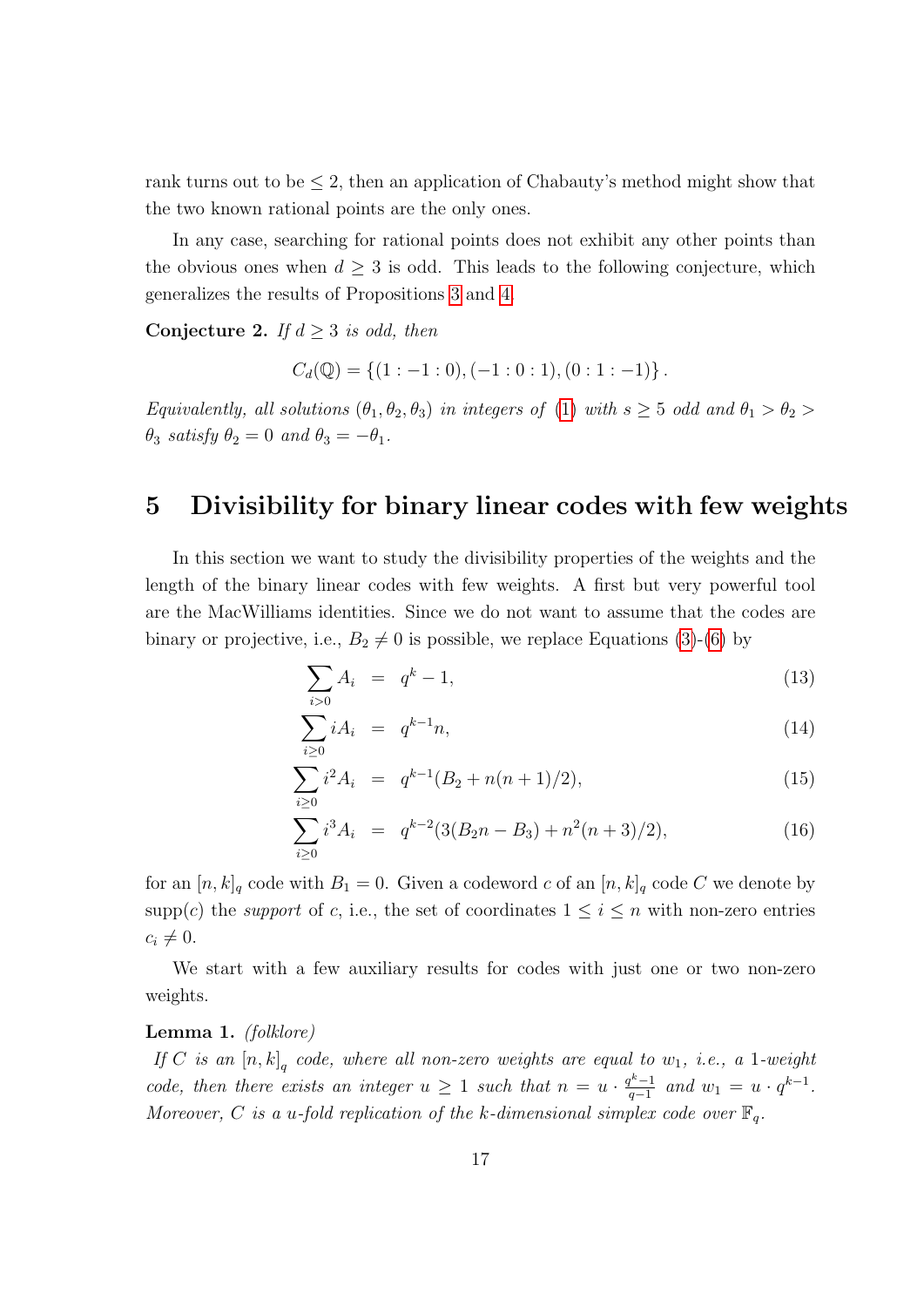Proof. The first statement is a direct implication of the first two MacWilliams identities.  $\Box$ 

#### <span id="page-17-3"></span>Lemma 2.  $([10, Corollary 2])$  $([10, Corollary 2])$  $([10, Corollary 2])$

Let C be a projective 2-weight code over  $\mathbb{F}_q$ , where  $q = p^e$  for some prime p. Then there exist suitable integers u and t with  $u \geq 1$ ,  $t \geq 0$  such that the weights are given by  $w_1 = up^t$  and  $w_2 = (u+1)p^t$ .

This structural result e.g. implies that not both weights of a binary projective 2-weight code can be odd, which is also true for non-projective 2-weight codes.

#### <span id="page-17-0"></span>Lemma 3. (folklore)

Let C be an  $[n, k]_2$  code. By  $C_2$  we denote the subcode of C spanned be the codewords of even weight. The dimension of  $C_2$  is either k – 1 or k and all codewords of  $C_2$  have an even weight.

We also call  $C_2$  the even-weight subcode of  $C$ .

<span id="page-17-1"></span>**Lemma 4.** Let C be an  $[n, k]_2$  s-weight code, where  $s \geq 2$ . Then, at most  $s - 1$  of the s non-zero weights of  $C$  can be odd.

Proof. It suffices to observe that the sum of two different codewords of odd weight is a non-zero codeword of even weight.  $\Box$ 

<span id="page-17-2"></span>**Lemma 5.** Let C be a projective  $[n, k]_2$  3-weight code with weights  $w_1, w_2,$  and  $w_3$ . If n is even,  $w_2$  is odd and  $w_1, w_3$  are even, then  $w_2 = n/2$  and the even-weight subcode  $C_2$  of C has effective length n and is a 2-fold replication of a projective  $\left[\frac{n}{2}\right]$  $\frac{n}{2}, k-1$ <sub>2</sub> 2-weight code with weights  $w_1/2$  and  $w_3/2$ .

*Proof.* We consider the even-weight subcode  $C_2$  of C. From Lemma [3](#page-17-0) we conclude that  $C_2$  is an  $[n', k-1]_2$  2-weight code with non-zero weights  $w_1$  and  $w_3$ . Since C is projective we have  $n' \in \{n-1, n\}$ . Using the equations [\(13\)](#page-16-1)-[\(14\)](#page-16-1) gives

<span id="page-17-4"></span>
$$
A_{w_1} + A_{w_3} = 2y - 1 \tag{17}
$$

$$
w_1 A_{w_1} + w_3 A_{w_3} = n'y, \tag{18}
$$

where  $y = 2^{k-2}$ . Note that  $A_{w_1}$  and  $A_{w_3}$  are also the counts for codewords of weights  $w_1$  and  $w_3$  in C, respectively. Thus, we can plug in the equations [\(7\)](#page-3-1) and [\(9\)](#page-3-1) for  $A_{w_1}$ and  $A_{w_3}$ , respectively. These give  $w_1 A_{w_1} + w_3 A_{w_3} = 2y(n - w_2)$ , so that  $n' = 2(n - w_2)$ .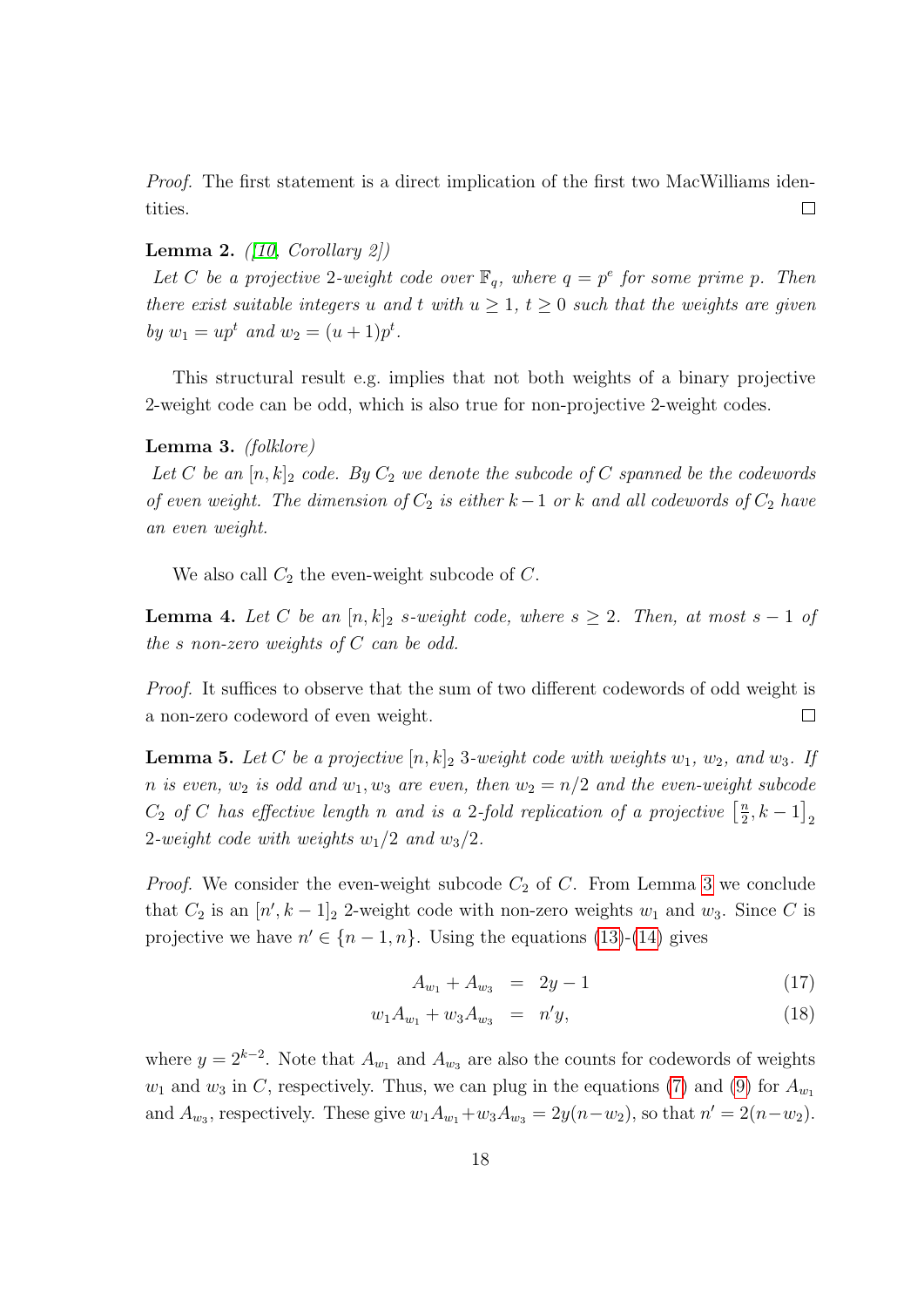If  $n' = n - 1$ , then  $n - 1 = 2w_2$ , which contradicts the assumption that n is even. So, we have  $n' = n$  and  $w_2 = n/2$ . Solving Equation [\(15\)](#page-16-1) gives  $B_2 = n/2$  for  $C_2$ . Since C is projective,  $C_2$  has a maximum column multiplicity of 2. So, effective length n and  $B_2 = n/2$  implies that all columns of a generator matrix of  $C_2$  have multiplicity exactly 2.  $\Box$ 

<span id="page-18-0"></span>**Corollary 1.** Let C be a projective  $[n, k]_2$  3-weight code with weights  $w_1, w_2,$  and  $w_3$ satisfying  $w_1 + w_2 + w_3 = \frac{3n}{2}$  $\frac{3n}{2}$ . Then,  $n \equiv 0 \pmod{4}$ .

*Proof.* Since  $w_1 + w_2 + w_3$  is an integer, n has to be even, so that we assume  $n \equiv 2$ (mod [4](#page-17-1)). Since then  $\frac{3n}{2} = w_1 + w_2 + w_3$  is odd we can apply Lemma 4 to deduce that exactly one weight is odd. Assuming w.l.o.g. that  $w_2$  is odd, we can apply Lemma [5](#page-17-2) to deduce  $w_2 = n/2$ , which is odd. As an abbreviation we set  $w_1 = \frac{n}{2} - t$  and  $w_3 = \frac{n}{2} + t$ for some positive integer t. Since  $w_1$  and  $w_3$  are even t has to be odd. Moreover, Lemma [5](#page-17-2) says that  $w_3/2$  and  $w_1/2$  are the weights of a projective binary 2-weight code. By Lemma [2](#page-17-3) the weight difference  $\frac{w_3}{2} - \frac{w_1}{2} = t$  has to be a power of 2. Since t is odd, we conclude  $t = 1$ . With this Equation [\(18\)](#page-17-4) reads

$$
\frac{n(4yn + 4 - n^2)}{8} = ny.
$$

Solving for *n* gives the three possibilities  $n = 0$ ,  $n = 2$ , and  $n = 4y - 2$ . Since each binary projective 3-weight code has a length of at least 3, we have  $n = 4y - 2$ . Plugging in into Equation [\(7\)](#page-3-1) for  $A_{w_1}$  gives  $A_{w_1} = 0$  – a contradiction.  $\Box$ 

After Lemma [4](#page-17-1) we have seen that a projective 3-weight code can have two odd weights. What happens if we add the extra constraint  $w_1 + w_2 + w_3 = \frac{3n}{2}$  $\frac{3n}{2}$ ?

<span id="page-18-1"></span>**Lemma 6.** Let C be a projective  $[n, k]_2$  3-weight code with weights satisfying  $w_1$  +  $w_2 + w_3 = \frac{3n}{2}$  $\frac{2n}{2}$ . If  $n > 4$ , then all weights are even. If  $n \leq 4$ , then C is isomorphic to the unique  $[n,3]_2$  code 3-weight code with weight enumerator  $0^11^12^33^3$  and a generator matrix of  $C$  is given by

$$
\left(\begin{smallmatrix} 1 & 0 & 0 & 0 \\ 0 & 1 & 0 & 1 \\ 0 & 0 & 1 & 1 \end{smallmatrix}\right).
$$

*Proof.* By Lemma [4](#page-17-1) at most two of the weights  $w_1, w_2$ , and  $w_3$  are odd. If just one weight is odd, say  $w_2$ , then Lemma [5](#page-17-2) gives  $w_2 = \frac{n}{2}$  $\frac{n}{2}$ , which contradicts Corollary [1.](#page-18-0) This leaves the case that exactly two weights, say  $w_1$  and  $w_3$ , are odd. Let  $A_1$ ,  $A_2$ , and  $A_3$  denote the number of codewords in C of weights  $w_1, w_2$ , and  $w_3$ , respectively. Let  $C_2$  be the even-weight subcode of C. Since C is projective, the columns of a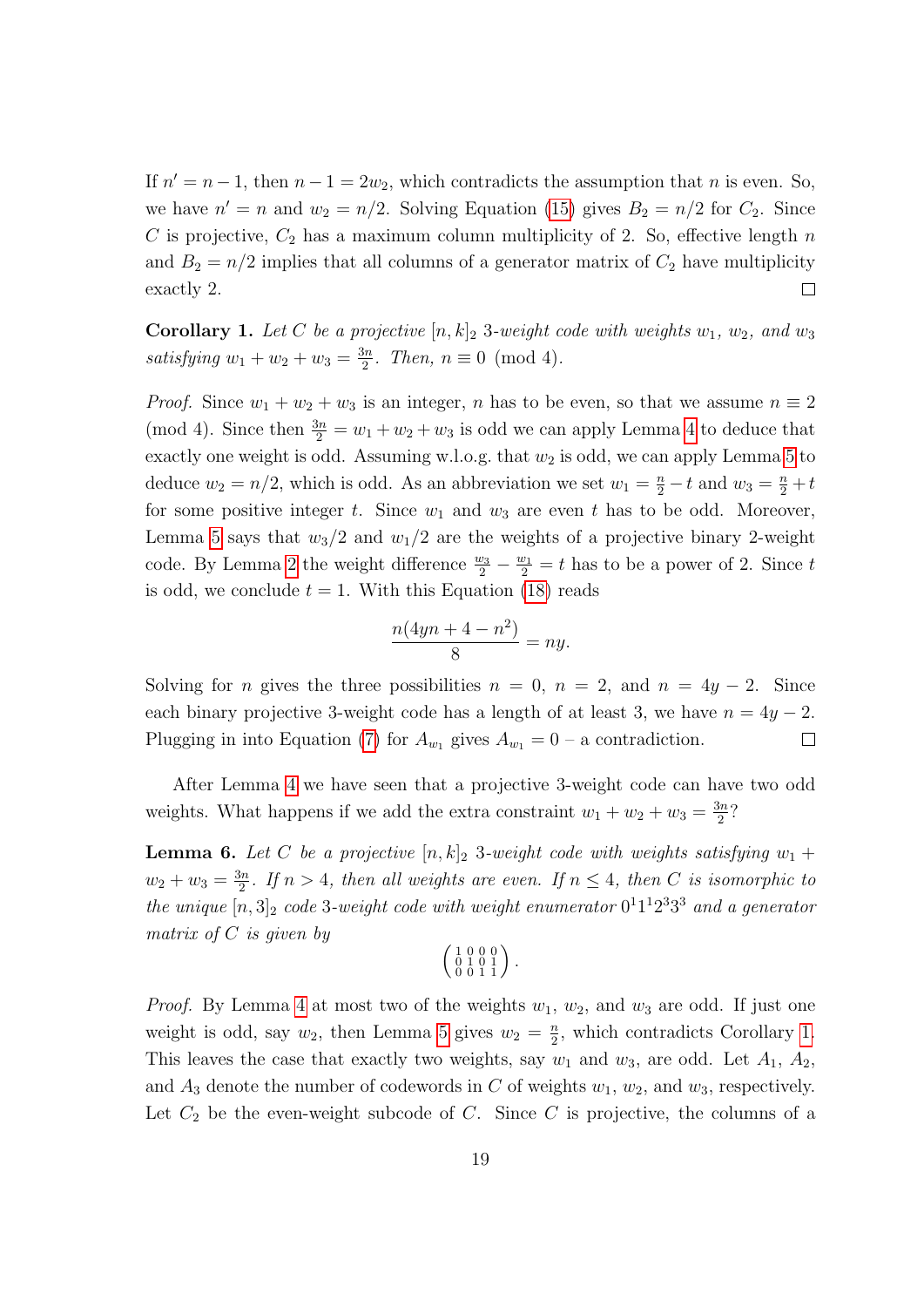generator matrix of  $C_2$  have multiplicity at most 2. Moreover,  $C_2$  is an  $[n', k-1]_2$ code, where  $n' \in \{n-1, n\}$ , and the only occurring non-zero weight is  $w_2$ , i.e.,  $C_2$  is a [1](#page-16-2)-weight code. Thus,  $w_2 = 2^{k-2}$  and  $A_2 = 2^{k-1} - 1$ . From Lemma 1 we conclude  $n' = u \cdot (2^{k-1} - 1)$  for some integer  $1 \le u \le 2$ . (The upper bound for u follows from the maximum column multiplicity.)

Let us consider the case  $u = 2$  first. Here  $n' = 2<sup>k</sup> - 2$  and the  $C_2$  is the 2-fold replication of the binary  $(k-1)$ -dimensional simplex codes, where all non-zero vectors in  $\mathbb{F}_2^{k-1}$  occur exactly once (twice in the replication). Now consider the generator matrix extended by one extra row, which is a generator matrix of  $C$ . Since  $C$  is projective every column occurs exactly once. Let  $e_k$  denote the  $k$ -th unit vector in  $\mathbb{F}_2^k$ , i.e., the vector with  $k-1$  zeroes and a single one on the last coordinate. Thus, the columns of a generator matrix of C would consist either of all non-zero vectors of  $\mathbb{F}_2^k$  or of all non-zero vectors of  $\mathbb{F}_2^k$  except  $e_k$ . In both cases C would be a 2-weight code (with weights  $2^{k-2}$ ,  $2^{k-1} - 1$  or  $2^{k-2}$ ,  $2^{k-1}$ , respectively).

Since the case  $u = 2$  is excluded above, we have  $n' = 2^{k-1} - 1$  and  $C_2$  is binary  $(k-1)$ -dimensional simplex code, which is projective. Since  $w_1 + w_2 + w_3 = \frac{3n}{2}$  $\frac{3n}{2}$  implies that *n* is even we have  $n' = n - 1$ , i.e.,  $n = 2^{k-1}$ . Since  $w_1 + w_2 + w_3 = \frac{3n}{2}$  $\frac{3n}{2}$  and  $w_2 = \frac{n}{2}$  $\frac{n}{2}$ we can write  $w_1 = \frac{n}{2} - t$  and  $w_3 = \frac{n}{2} + t$  for some positive integer t. Using this and the abbreviation  $y = 2^{k-2}$  we can rewrite equations [\(7\)](#page-3-1)-[\(9\)](#page-3-1) to

$$
A_{w_1} = \frac{y(y-t)}{2t^2} \tag{19}
$$

$$
A_{w_2} = \frac{(4y-1)t^2 - y^2}{t^2} \tag{20}
$$

$$
A_{w_3} = \frac{y(y+t)}{2t^2}.
$$
\n(21)

Now we use  $A_{w_2} = 2^{k-1} - 1 = 2y - 1$  to conclude  $y = 2t^2$  (or  $y = 0$ , which is impossible). This gives  $A_{w_1} = 2t^2 - t$ ,  $A_{w_2} = 4t^2 - 1$ ,  $A_{w_3} = 2t^2 + t$ ,  $B_3 = 4t^4 - t^2$ ,  $n = 4t^2$ ,  $w_1 = 2t^2 - t$ ,  $w_2 = 2t^2$ , and  $w_3 = 2t^2 + t$ . Since we have assumed  $w_1$  and  $w_3$ to be odd, only  $t = 1$  is possible, which gives  $A_{w_1} = 1$ ,  $A_{w_2} = 3$ ,  $A_{w_3} = 3$ ,  $B_3 = 1$ ,  $n = 4, w_1 = 1, w_2 = 2, w_3 = 3, y = 2, \text{ and } k = 3.$  With respect of the classification of the corresponding codes up to isomorphism, we can choose a systematic generator matrix, i.e., the first three columns are the three unit vectors of  $\mathbb{F}_2^3$  and due to  $A_{w_1} = 1$ the fourth column has to consist of two 1s and a zero.  $\Box$ 

<span id="page-19-0"></span>**Proposition 5.** Let C be a projective  $[n, k]_2$  3-weight code with weights satisfying  $w_1 + w_2 + w_3 = \frac{3n}{2}$  $\frac{3n}{2}$  and  $w_2 = \frac{n}{2}$  $\frac{n}{2}$ . For each positive integer r there exists an integer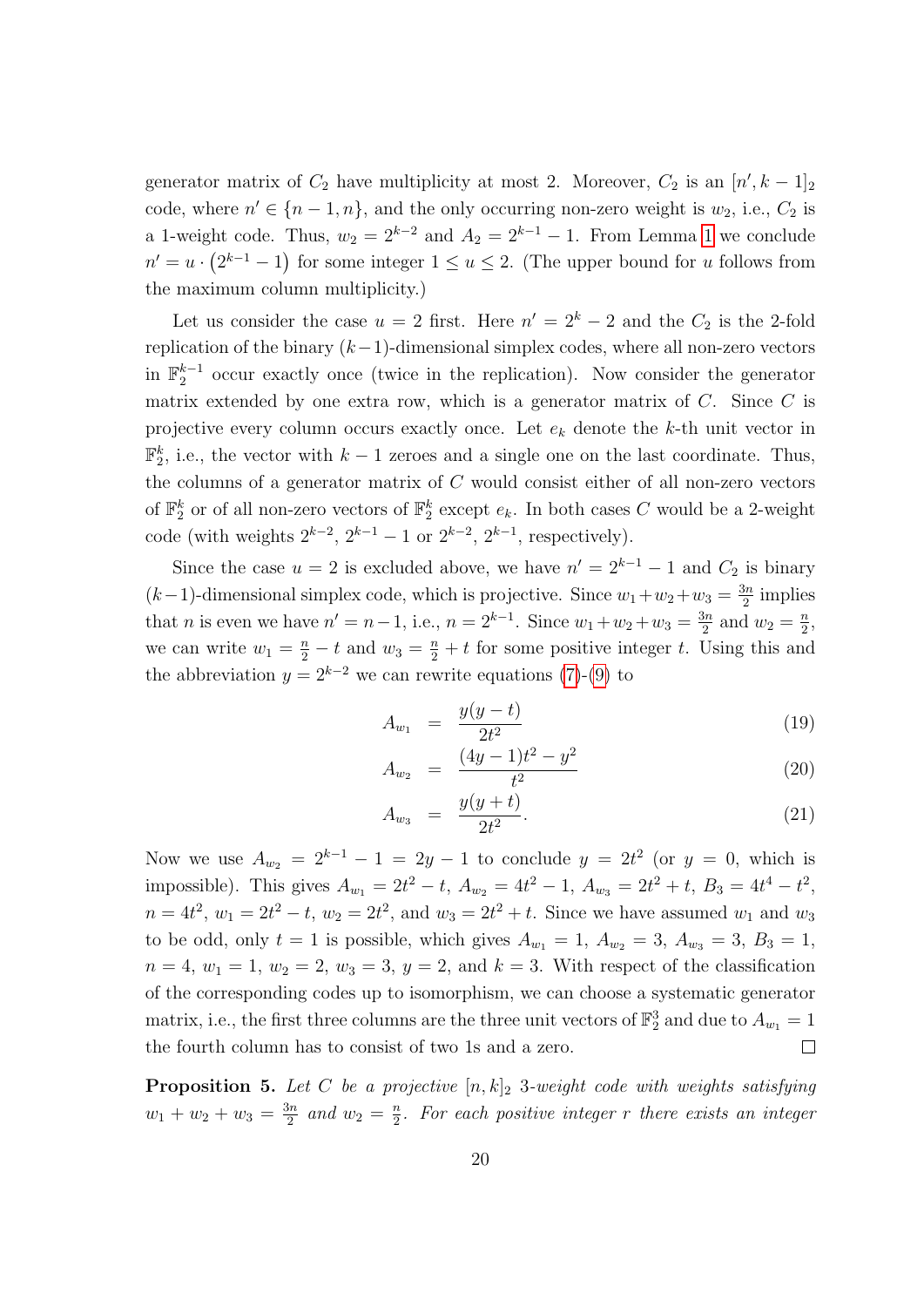$N(r)$  such that  $n \geq N(r)$  implies that  $2^r$  divides n and that all three weights are divisible by  $2^{r-1}$ .

*Proof.* Let t be a positive integer with  $w_1 = \frac{n}{2} - t$  and  $w_3 = \frac{n}{2} + t$ . With this (and  $y = 2^{k-2}$  the equations [\(7\)](#page-3-1)-[\(10\)](#page-3-1) are equivalent to

<span id="page-20-0"></span>
$$
A_{w_1} = \frac{n(4y - n - 2t)}{8t^2} \tag{22}
$$

$$
A_{w_2} = \frac{4t^2(4y-1) - n(4y-n)}{4t^2} \tag{23}
$$

$$
A_{w_3} = \frac{n(4y - n + 2t)}{8t^2} \tag{24}
$$

and

$$
3B_3 = \frac{n(n-2t)(n+2t)}{8y}, \tag{25}
$$

where we set  $y = 2^{k-2}$ . Since  $A_{w_3} - A_{w_1} = \frac{n}{2^k}$  $\frac{n}{2t}$  the effective length n has to be divisible by 2t. From  $A_2 \in \mathbb{N}$  we conclude that  $t^2$  divides  $n(4y - n)$ . So, if  $p^l$  divides t for some odd prime p, then  $p^{2l}$  has to divide n since y is a power of 2. Now let us try to parameterize  $t = 2^u \cdot v$  and  $n = 2^x \cdot v^2 \cdot z$  for odd positive integers  $v, z$  and non-negative integers  $u, x$ . Plugging in and simplifying gives

$$
A_{w_1} = \frac{z \cdot (2^{k-u-1} - 2^{x-u-1} v^2 z - v)}{2^{u+2-x}} \tag{26}
$$

$$
A_{w_2} = 2^{2(x-u-1)}v^2z^2 + 2^k - 2^{x+k-2u-2}z - 1
$$
  
 
$$
z \cdot (2^{k-u-1} - 2^{x-u-1}v^2z + v)
$$
 (27)

$$
A_{w_3} = \frac{z \cdot (2^{k-u-1} - 2^{x-u-1} v^2 z + v)}{2^{u+2-x}} \tag{28}
$$

$$
3B_3 = \frac{v^4 z \cdot (2^{x-u-1}vz - 1) \cdot (2^{x-u-1}vz + 1)}{2^{k-x-2u-1}},
$$
\n(29)

where  $u \leq x - 1$  (*t* divides  $\frac{n}{2}$ ) and  $x \leq k - 1$  ( $n \leq 2^k - 1$  since *C* is projective).

If  $k - x - 2u - 1 \ge 1$  then  $B_3 \in \mathbb{N}$  and  $v, z \equiv 1 \pmod{2}$  imply  $u = x - 1$ . Since  $gcd(vz-1, vz+1) = 2$ , we have that  $2^{k-3u-3}$  either divides  $vz-1$  or  $vz+1$ . So, we use the parameterization  $vz = s \cdot (2^{k-3u-3}) + \alpha$  for some positive integer s and  $\alpha \in \{-1, 1\}$ . With this  $A_{w_1} > 0$  gives

$$
2^{k-u-1} - v\left(s \cdot \left(2^{k-3u-3}\right) + \alpha + 1\right) > 0,
$$

so that  $vs < 2^{2u+2}$ , i.e.,  $sv \leq 2^{2u+2} - 1$ . Now  $A_{w_2} > 0$  gives  $v^2z^2 + 2^k > 2^{k-u-1}z$ , which is equivalent to

$$
sv(vz)^{2} + 2^{k}sv > s2^{k-u-1}vz = s^{2}2^{2k-4u-4} + \alpha s2^{k-u-1} > s^{2}2^{2k-4u-4} - s2^{k+2u+2}.
$$
 (30)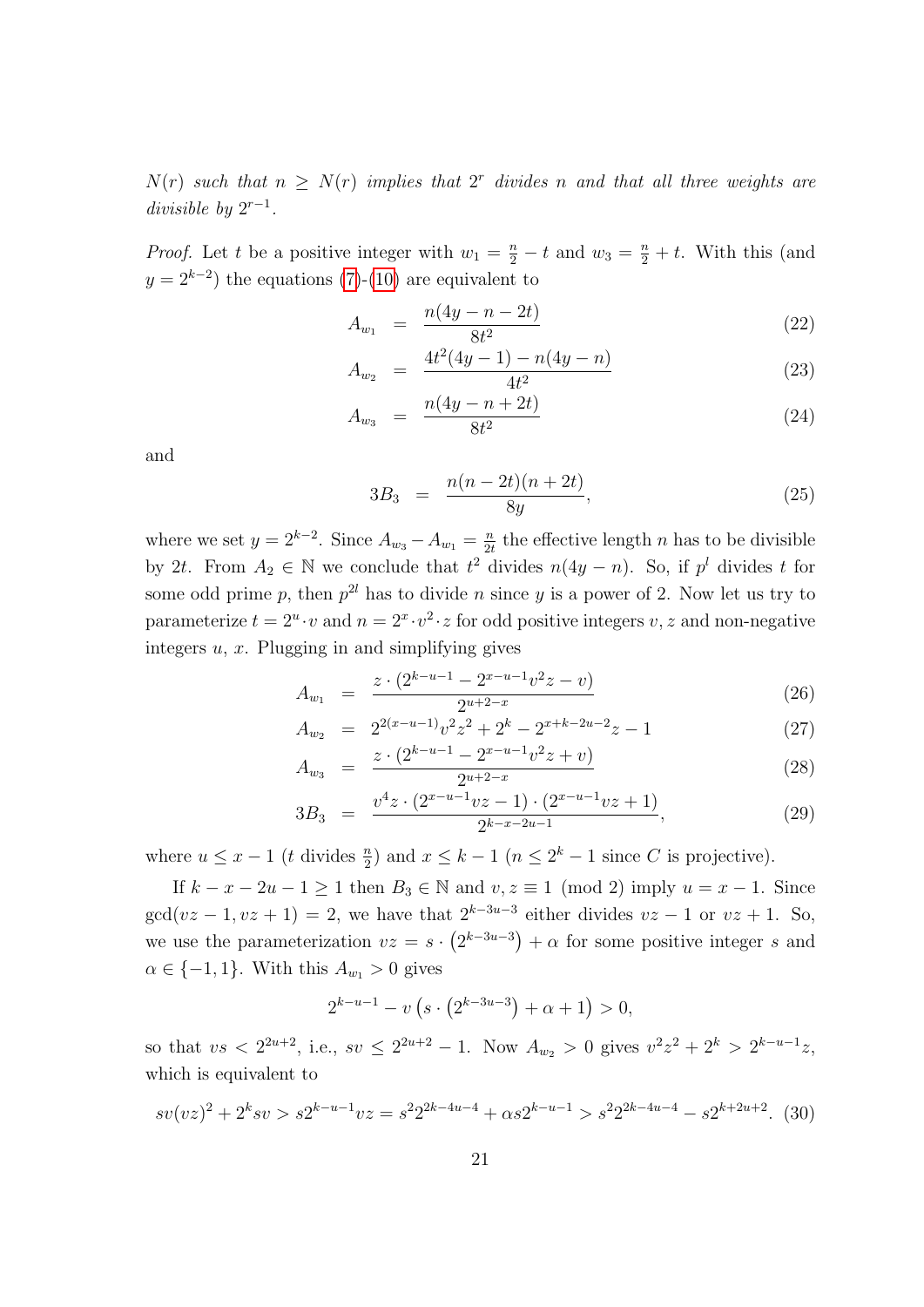Since  $sv \leq 2^{2u+2} - 1$  the left hand side is at most

$$
s^{2}2^{2k-4u-4} - s^{2}2^{2k-6u-6} + s\alpha 2^{k-u} - s\alpha 2^{k-3u-2}
$$
  
+ $\alpha^{2}2^{2u+2} - \alpha^{2} + 2^{k+2u+2} - 2^{k}$   

$$
\leq s^{2}2^{2k-4u-4} - s^{2}2^{2k-6u-6} + 2s2^{k-u} + 2^{2u+2} + 2^{k+2u+2}
$$
  

$$
\leq s^{2}2^{2k-4u-4} - s^{2}2^{2k-6u-6} + 3s2^{k+2u+2}.
$$

Thus

$$
4s \cdot 2^{k+2u+2} > s^2 2^{2k-6u-6}
$$
\n(31)

has to be satisfied, so that  $k \leq 8u + 9$  and

$$
x \ge u \ge \frac{k-9}{8}.\tag{32}
$$

Otherwise we have  $k \leq x + 2u + 1$ . From  $A_1 > 0$  we conclude  $4y - n > 0$ . Since  $4y - n$  is an integer and both 4y and n are divisible by  $2<sup>x</sup>$  we have  $4y - n \ge 2<sup>x</sup>$ . Now  $A_{w_2} > 0$  and Equation [\(23\)](#page-20-0) imply

$$
4v^2 2^{2u} \cdot 2^k - 2^x v^2 z \cdot 2^x > 0,
$$

so that  $k + 2u + 2 > 2x$ , i.e.,

$$
k \ge 2x - 2u + 1. \tag{33}
$$

Combined with  $k \leq x + 2u + 1$  we obtain  $x \leq 4u$  and  $k \leq 6u + 1$ , i.e.,

$$
x \ge u \ge \frac{k-1}{6}.\tag{34}
$$

In both cases we can conclude  $x \geq u \geq \frac{k-9}{8}$  $\frac{-9}{8}$ , so that the result follows from  $n < 2^k$ .  $\Box$ 

Note that Lemma [6](#page-18-1) and Corollary [1](#page-18-0) show that we can take  $N(2) = 5$ . (Trivially, we have  $N(1) = 1$ .)  $N(2) = 5$ . The unique [48, 6]<sub>2</sub> code with weight distribution  $0<sup>1</sup>22<sup>18</sup>24<sup>15</sup>26<sup>30</sup>$  given by the generator matrix

> $\sqrt{ }$  100100010010111011001011111101000110011100111001 100010001101011101100101111110000011001110111100 100001010110101010110110111011100001000111011110 100000101111010001011111011101110000100011001111 110000010011101100101111101110011000110001100111 101000001101110110010111110011001100111000110011  $\begin{array}{c} \hline \end{array}$

shows  $N(3) \geq 49$ .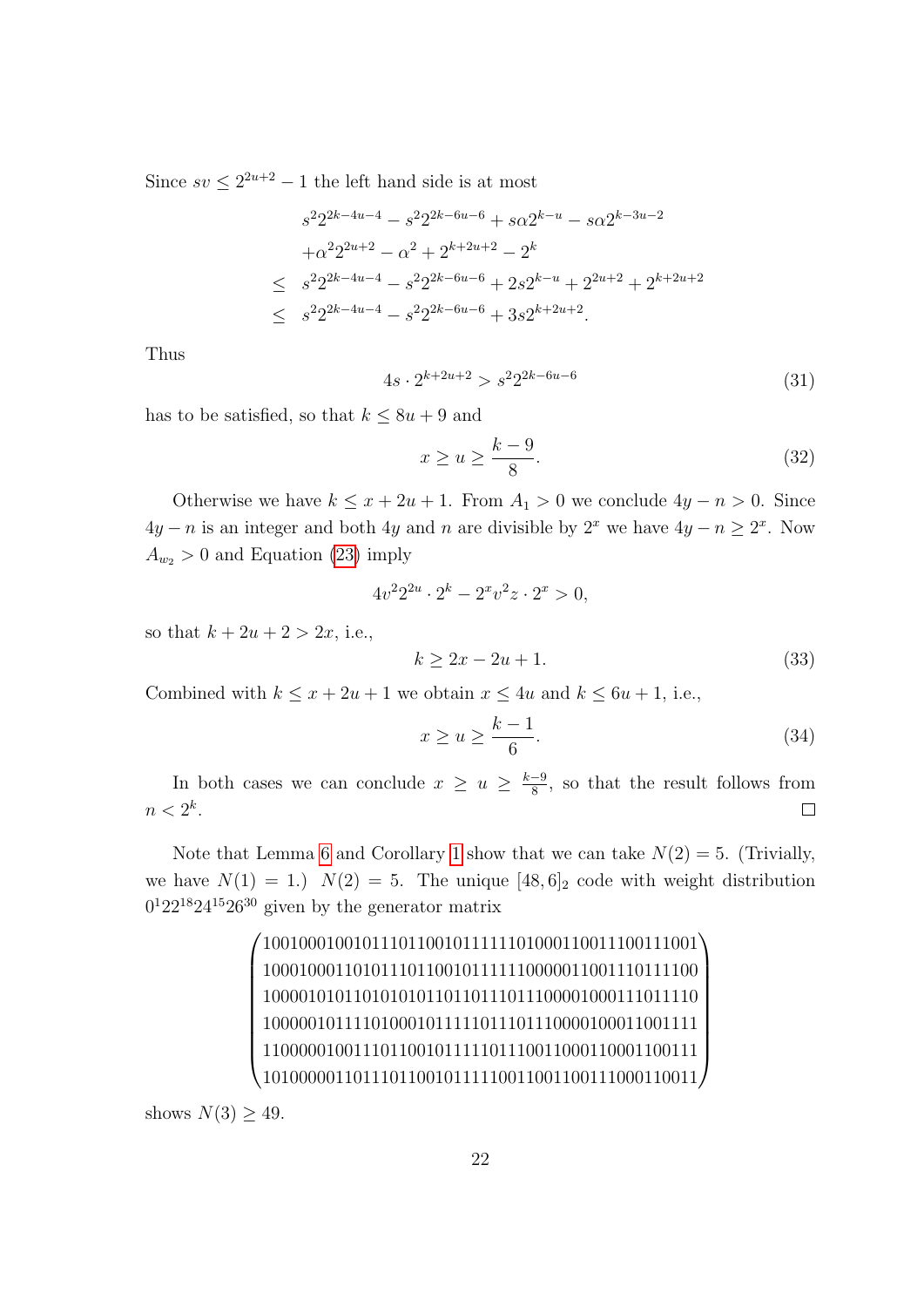## References

- <span id="page-22-6"></span>[1] K. Betsumiya and A. Munemasa, On triply even binary codes, Journal of the London Mathematical Society 86 (2012), no. 1, 1–16.
- <span id="page-22-9"></span>[2] W. Bosma, J. Cannon, and C. Playoust, The Magma algebra system. I. The user language, vol. 24, 1997, Computational algebra and number theory (London, 1993), pp. 235–265. MR 1484478
- <span id="page-22-5"></span>[3] I. Bouyukliev, S. Bouyuklieva, and S. Kurz, Computer classification of linear codes, arXiv preprint 2002.07826 (2020).
- <span id="page-22-3"></span>[4] A.E. Brouwer, A.M. Cohen, and A. Neumaier, Distance-regular graphs, Springer-Verlag, Berlin, 1989.
- <span id="page-22-0"></span>[5] A.E. Brouwer and W.H. Haemers, Spectra of graphs, Springer Science & Business Media, 2012.
- <span id="page-22-11"></span>[6] N. Bruin, B. Poonen, and M. Stoll, Generalized explicit descent and its application to curves of genus 3, Forum of Mathematics. Sigma 4 (2016), e6, 80. MR 3482281
- <span id="page-22-10"></span>[7] N. Bruin and M. Stoll, The Mordell-Weil sieve: proving non-existence of rational points on curves, LMS Journal of Computation and Mathematics 13 (2010), 272– 306. MR 2685127
- <span id="page-22-2"></span>[8] R. Calderbank and W.M. Kantor, The geometry of two-weight codes, Bulletin of the London Mathematical Society 18 (1986), no. 2, 97–122.
- <span id="page-22-4"></span>[9] B. Courteau and J. Wolfmann, On triple-sum-sets and two or three weights codes, Discrete Mathematics 50 (1984), 179–191.
- <span id="page-22-1"></span>[10] Ph. Delsarte, Weights of linear codes and strongly regular normed spaces, Discrete Mathematics 3 (1972), no. 1-3, 47–64.
- <span id="page-22-7"></span>[11] S. Dodunekov, S. Guritman, and J. Simonis, Some new results on the minimum length of binary linear codes of dimension nine, IEEE Transactions on Information Theory 45 (1999), no. 7, 2543–2546.
- <span id="page-22-8"></span>[12] M. Grassl, Bounds on the minimum distance of linear codes and quantum codes, 2007, online available at http://www.codetables.de.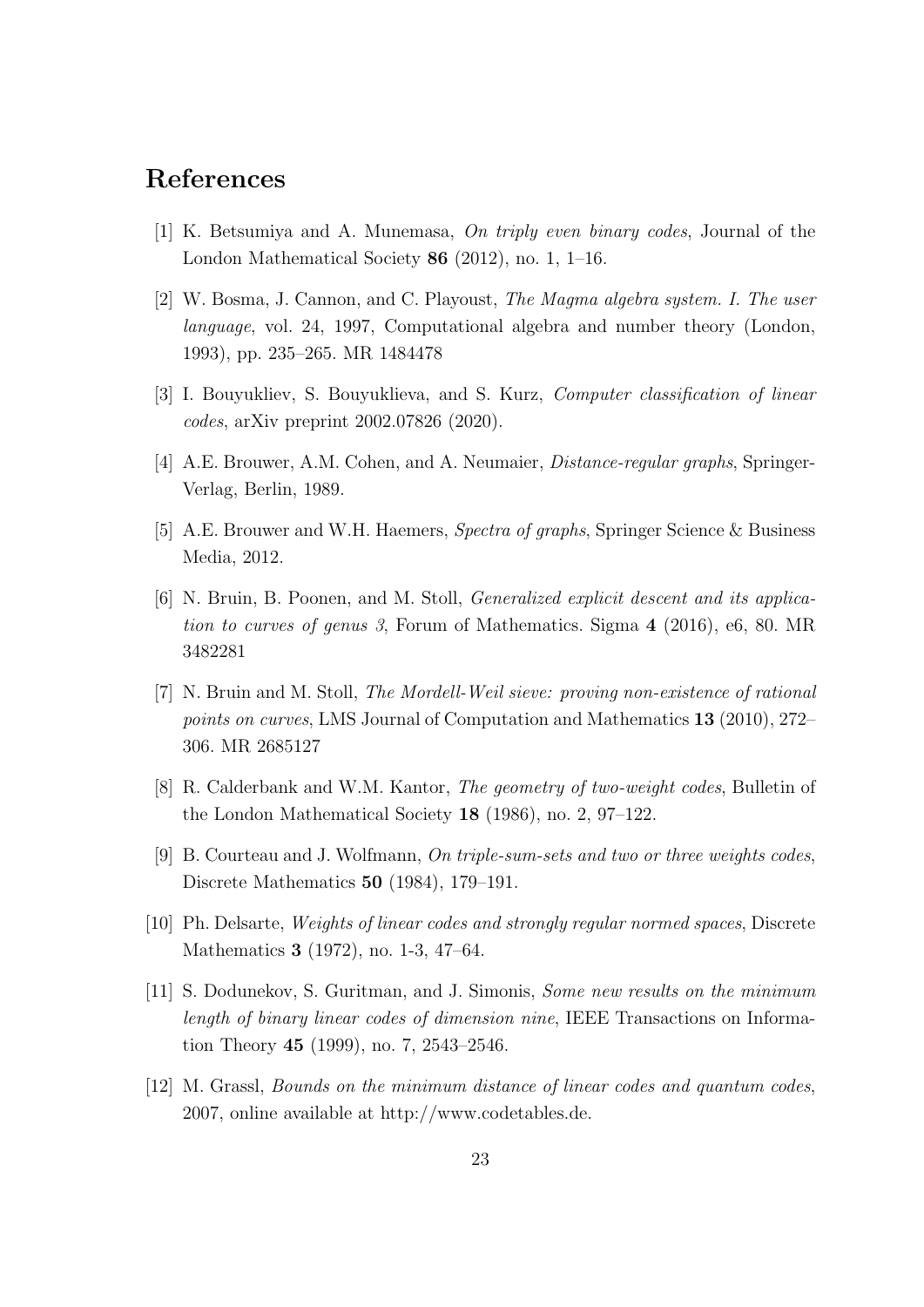- <span id="page-23-8"></span>[13] D. Heinlein, T. Honold, M. Kiermaier, S. Kurz, and A. Wassermann, Projective divisible binary codes, The Tenth International Workshop on Coding and Cryptography 2017 : WCC Proceedings, Saint-Petersburg, September 2017.
- <span id="page-23-10"></span>[14] D.B. Jaffe and D. Ruberman, A sextic surface cannot have 66 nodes, Journal of Algebraic Geometry 6 (1997), no. 1, 151–168.
- <span id="page-23-3"></span>[15] M. Kiermaier, S. Kurz, M. Shi, and P. Solé, *Three-weight codes over rings and* strongly walk regular graphs, arXiv preprint 1912.03892 (2019).
- <span id="page-23-2"></span>[16] A. Kohnert, Constructing two-weight codes with prescribed groups of automorphisms, Discrete Applied Mathematics 155 (2007), no. 11, 1451–1457.
- <span id="page-23-5"></span>[17] M. Krawtchouk, Sur une généralisation des polynomes d'Hermite, Comptes Rendus 189 (1929), no. 620-622, 5–3.
- <span id="page-23-4"></span>[18] F.J. MacWilliams and N.J.A. Sloane, *The theory of error-correcting codes*, Elsevier, 1977.
- <span id="page-23-6"></span>[19] V. Pless, Power moment identities on weight distributions in error correcting codes, Information and Control  $6$  (1963), no. 2, 147–152.
- <span id="page-23-1"></span>[20] M. Shi and P. Solé, *Three-weight codes, triple sum sets, and strongly walk regular* graphs, Designs, Codes and Cryptography 87 (2019), 2395–2404.
- <span id="page-23-9"></span>[21] J. Simonis, Restrictions on the weight distribution of binary linear codes imposed by the structure of Reed-Muller codes, IEEE Transactions on Information Theory 40 (1994), no. 1, 194–196.
- <span id="page-23-11"></span>[22] M. Stoll, Implementing 2-descent for Jacobians of hyperelliptic curves, Acta Arithmetica 98 (2001), no. 3, 245–277. MR 1829626
- <span id="page-23-0"></span>[23] E.R. van Dam and G.R. Omidi, Strongly walk-regular graphs, Journal of Combinatorial Theory, Series A 120 (2013), no. 4, 803–810.
- <span id="page-23-7"></span>[24] H.N. Ward, Divisible codes, Archiv der Mathematik 36 (1981), no. 1, 485–494.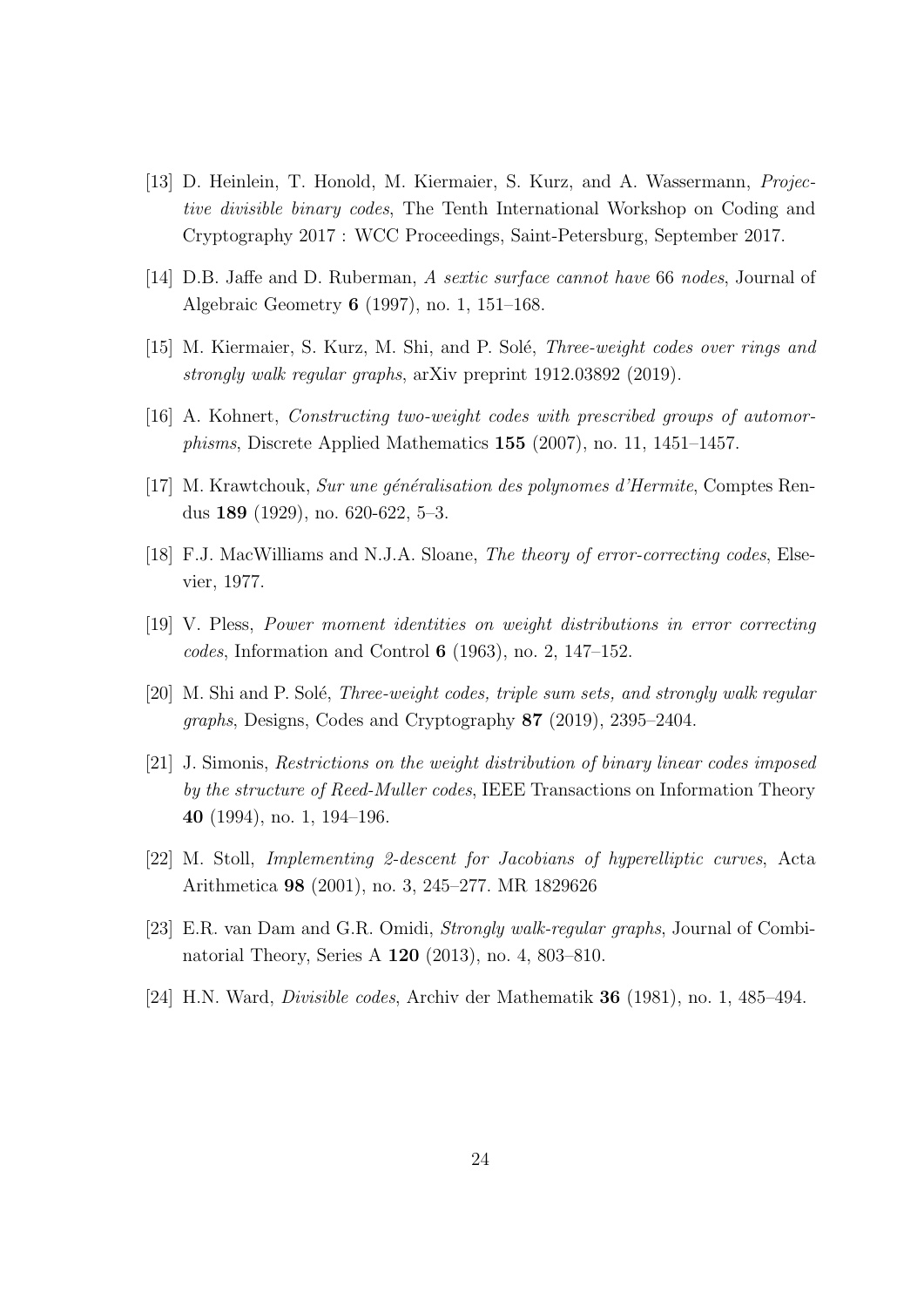# <span id="page-24-0"></span>A Generator matrix of projective three-weights codes satisfying  $\mathbf{w}_1 + \mathbf{w}_2 + \mathbf{w}_3 = 3(\mathbf{q}-\mathbf{1})\mathbf{n}/\mathbf{q}$

In this appendix we list examples of generator matrices corresponding to the feasible cases listed in Section [3.](#page-4-0)

| $q = 2, n = 4, k = 3, w = [1, 2, 3]$ :<br>$\left( \begin{array}{c} 1000 \\ 0101 \\ 0011 \end{array} \right)$                                             |
|----------------------------------------------------------------------------------------------------------------------------------------------------------|
| 01111011<br>• $q = 2, n = 8, k = 4, w = [2, 4, 6]$ :<br>01101010<br>10101100<br>10110010                                                                 |
| 11101110<br>$\begin{array}{c} 01010000 \\ 00111010 \\ 10001000 \\ 11000011 \end{array}$<br>$q = 2, n = 8, k = 5, w = [2, 4, 6]$ :                        |
| 00110110<br>00010001<br>$q = 2, n = 8, k = 6, w = [2, 4, 6]$ :<br>$\begin{array}{c} 01010011 \\ 10010110 \\ 10100110 \\ \backslash 01111101 \end{array}$ |
| 100100111001<br>$\begin{array}{c} 0101001111100 \ 001000111101 \ 000010110010 \ 000001101010 \end{array}$<br>$q = 2, n = 12, k = 5, w = [4, 6, 8]$ :     |
| 100000000111<br>010000110010<br>• $q = 2, n = 12, k = 6, w = [4, 6, 8]$ :                                                                                |
| 1011111000110000<br>1111011001011001<br>$q = 2, n = 16, k = 5, w = [6, 8, 10]$ :                                                                         |
| 0000100110010011<br>0010110001101000<br>$q = 2, n = 16, k = 6, w = [6, 8, 10]$ :                                                                         |
| $q = 2, n = 16, k = 5, w = [4, 8, 12]$ :<br>1010101001110010<br>1101100001101001<br>0111111011100111                                                     |
| 1110001000011101<br>$q = 2, n = 16, k = 6, w = [4, 8, 12]$ :<br>1110011100011000                                                                         |
| 1000000111011110<br>0 1 0 0 0 0 0 1 0 1 1 0 0 0 0 0 0<br>$q = 2, n = 16, k = 7, w = [4, 8, 12]:$                                                         |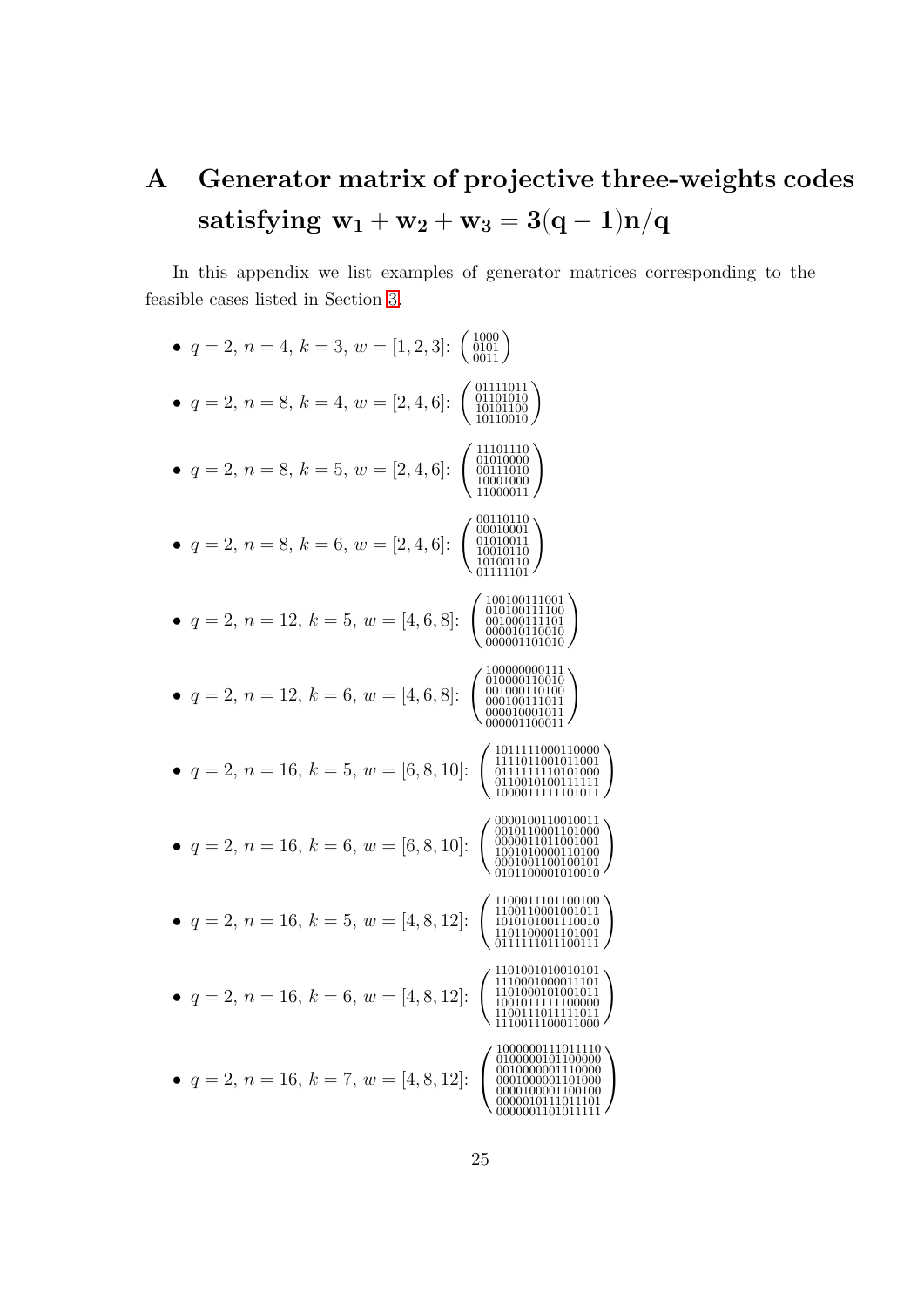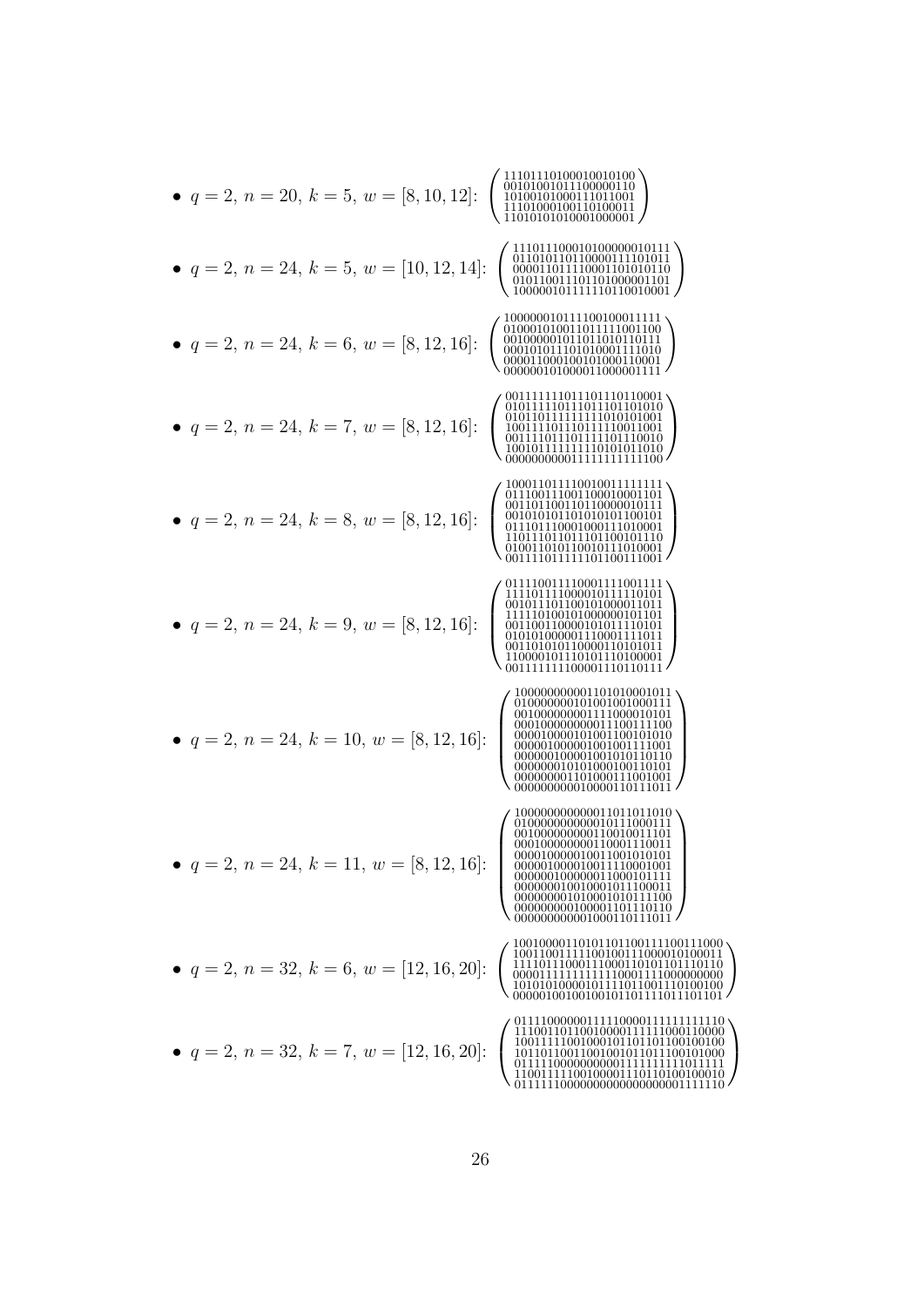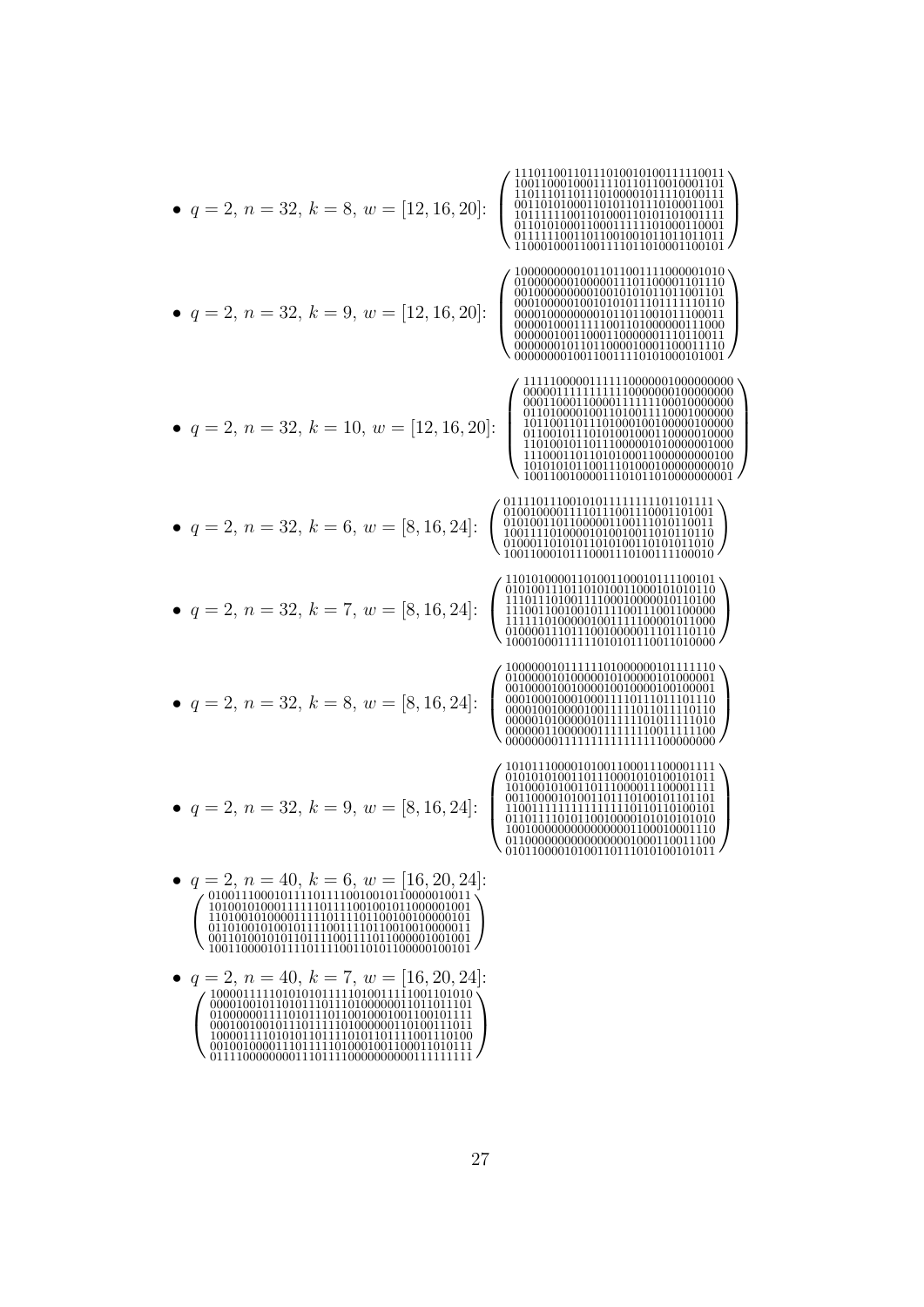- $q = 2, n = 40, k = 8, w = [16, 20, 24]$  $1111100000011111011111000000111111010110$ 1111100000011111000000000001000001111001
- $q = 2, n = 40, k = 9, w = [16, 20, 24]$  $\bullet$ 1101001011110010001000001010000011100001
- $q = 2, n = 48, k = 6, w = [22, 24, 26]$  $\bullet$ 1001000100101110110010111111101000110011100111001 1010000011011101100101111110011001100111000110011
- $q = 2, n = 48, k = 6, w = [20, 24, 28]$  $\bullet$
- $q = 2, n = 48, k = 7, w = [20, 24, 28]$
- $q = 2, n = 48, k = 8, w = [20, 24, 28]$  $\bullet$
- $q = 2, n = 48, k = 7, w = [16, 24, 32]$
- $\bullet$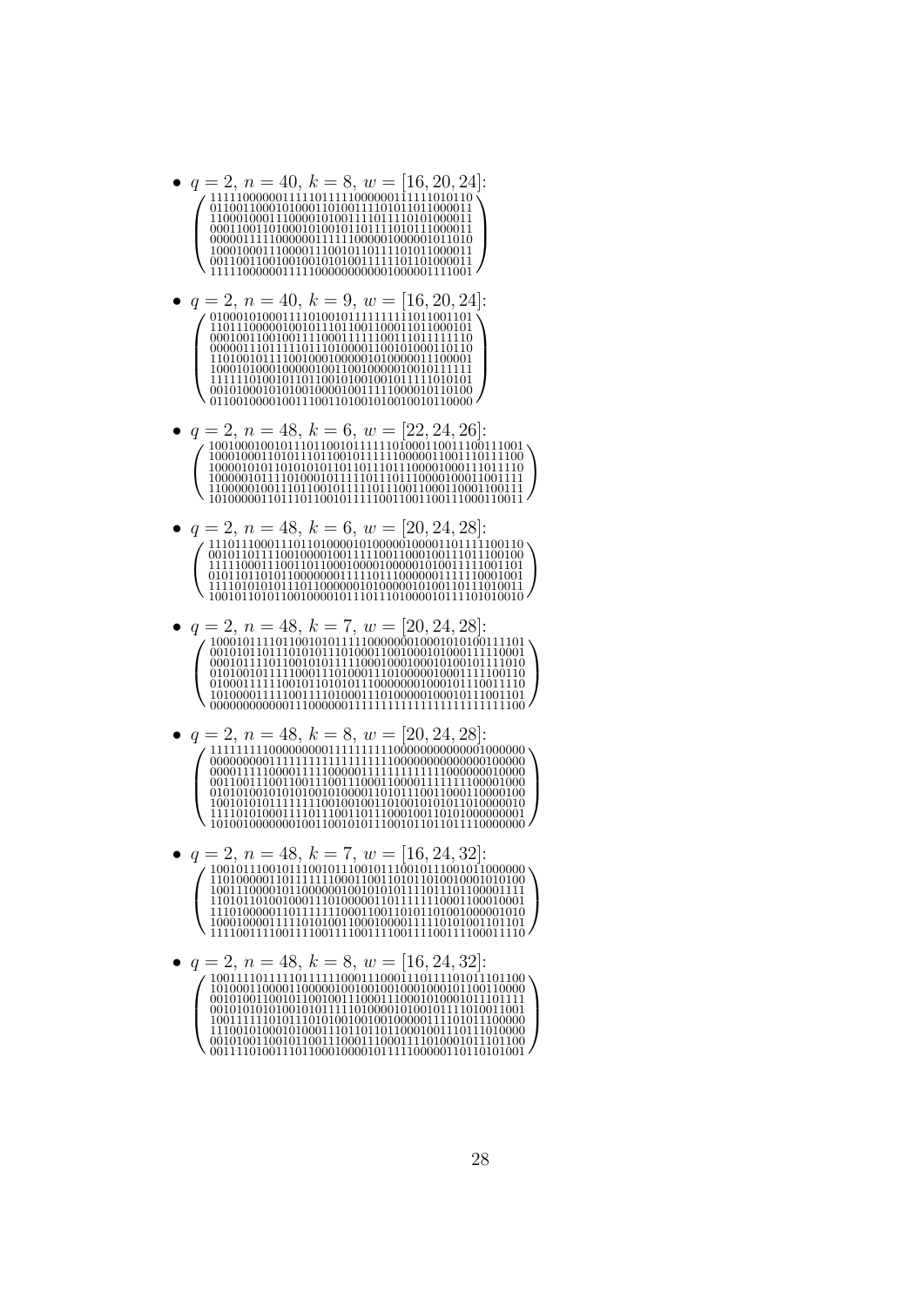

•  $q = 2$ ,  $n = 56$ ,  $k = 8$ ,  $w = [24, 28, 32]$ :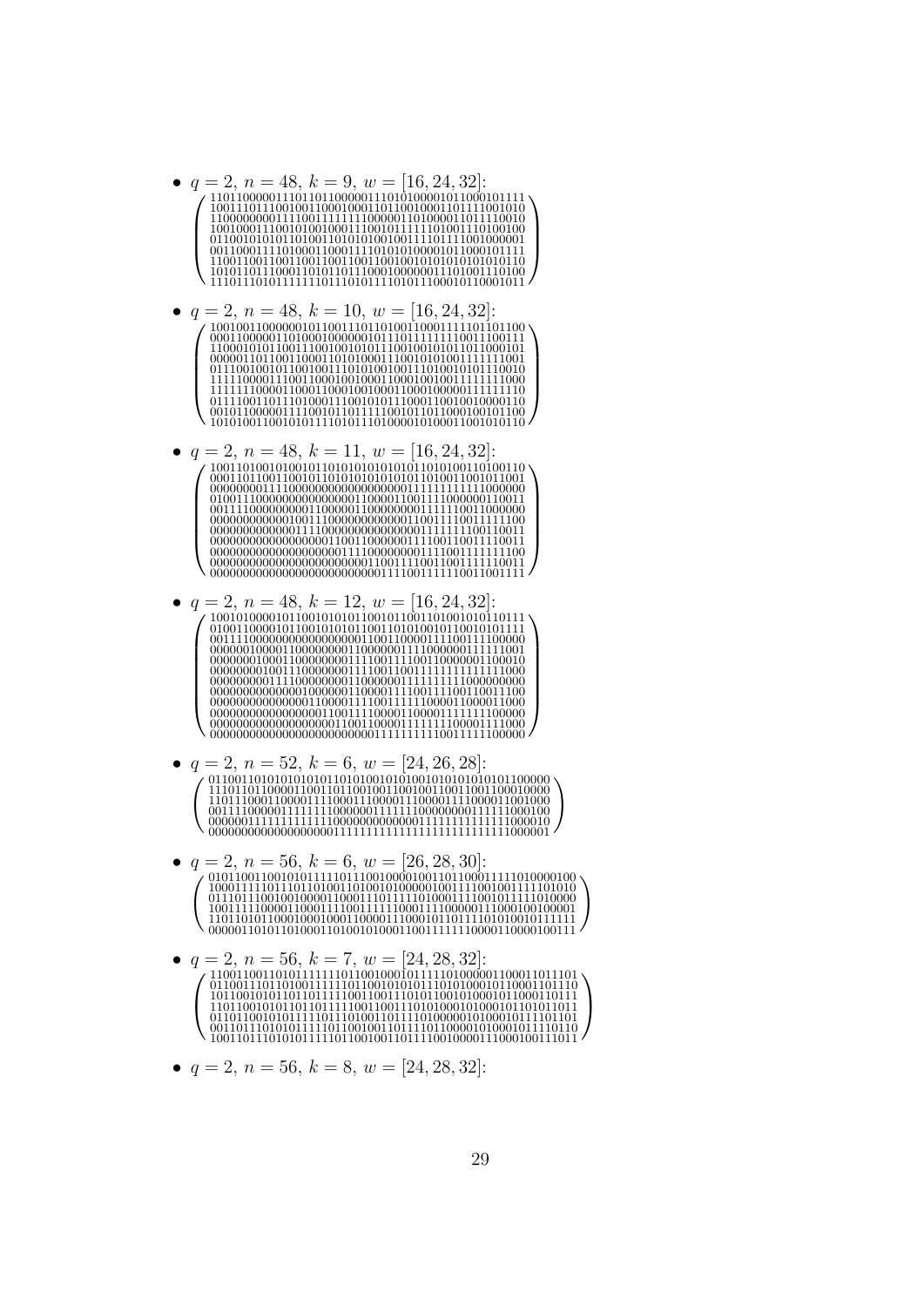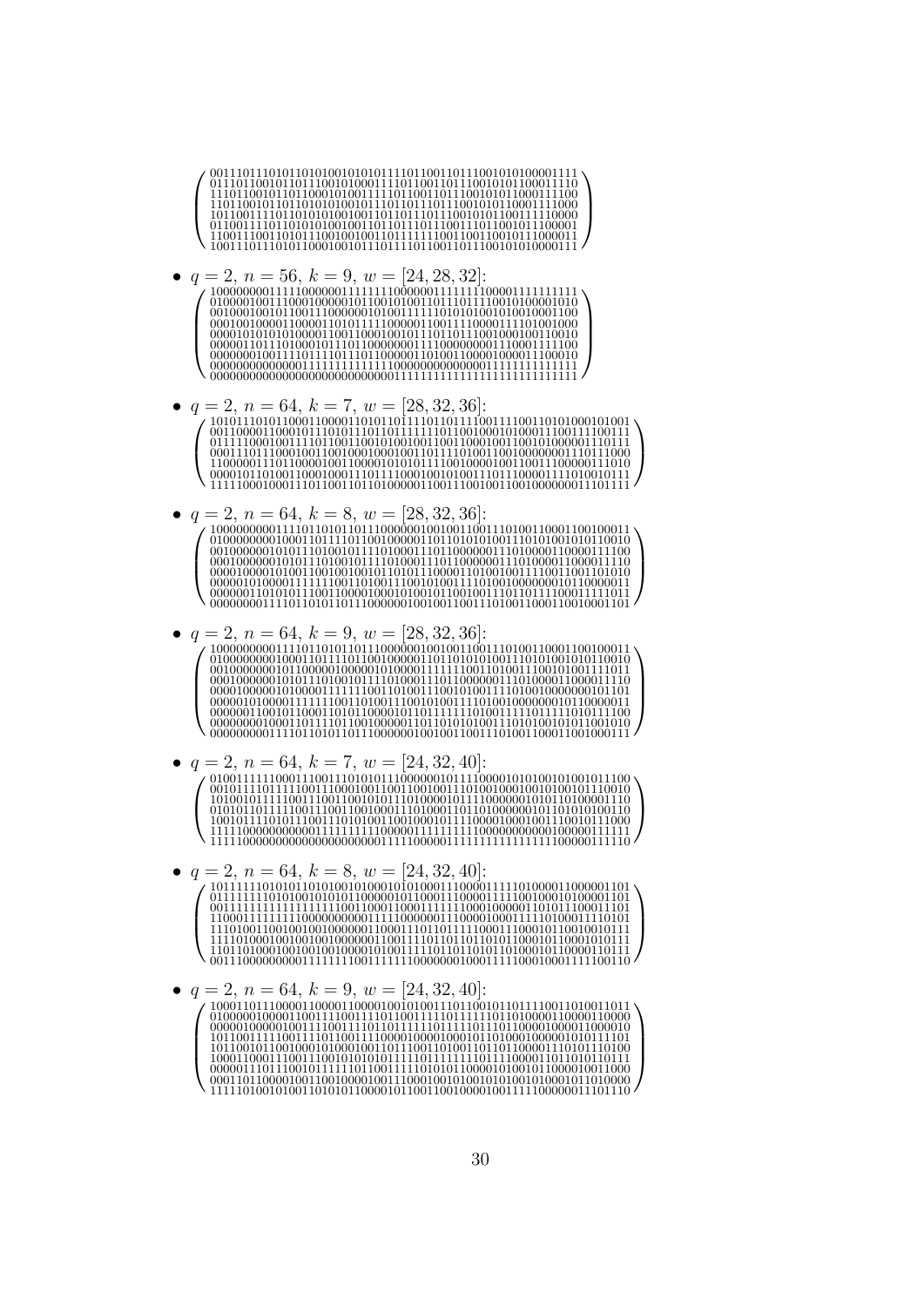$q = 2, n = 64, k = 10, w = [24, 32, 40]$ 

•  $q = 2, n = 64, k = 11, w = [24, 32, 40]$ :

 $q=2, n=64, k=12, w=[24,32,40]$ :  $\bullet$ 

- $q = 2, n = 64, k = 7, w = [16, 32, 48]$
- $q = 2, n = 64, k = 8, w = [16, 32, 48]$ :
	- $q = 2, n = 64, k = 9, w = [16, 32, 48]$

```
q = 2, n = 64, k = 10, w = [16, 32, 48]
```